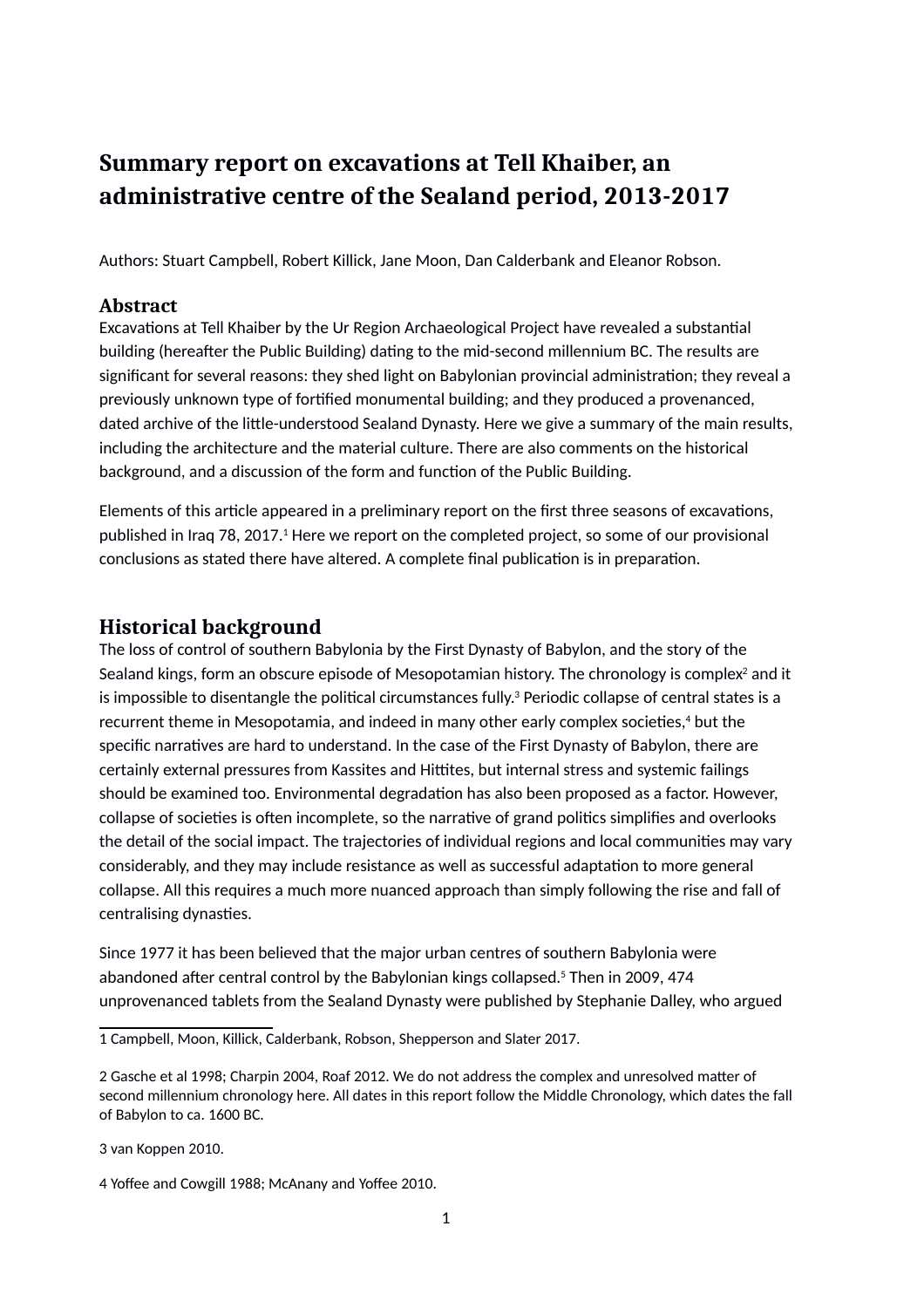that these texts show continuity of elite residences and cult centres at many of the traditional urban centres of southern Mesopotamia.<sup>[6](#page-1-0)</sup> At the same time, there has been a long hiatus in field archaeology in southern Iraq. Iraqi archaeologists have conducted some notable excavations, struggling against a background of extensive looting and site destruction, but the input of international archaeological projects has been disrupted since the 1980s. In 2012 international cooperation became possible again, and five seasons of excavations were carried out from 2013 through 201[7](#page-1-1) by the Ur Region Archaeology Project.<sup>7</sup>

## Tell Khaiber

Tell Khaiber is in Thi Qar Province, thirteen kilometres west of Nasiriyah. It is approximately 19 kilometres north-west of Ur, and 25 kilometres south of Larsa (Fig. 1). The toponym 'Tell Khaiber' in fact applies to two separate mounds, both part of the same archaeological landscape.<sup>[8](#page-1-2)</sup> The two sites are of similar size, both approximately c.300 x 250 metres in extent. The focus of our excavation is the mound generally known simply as Tell Khaiber, where the main period of extant occupation dates to the Sealand Dynasty. The other mound (Tell Khaiber 2) lies about one kilometre to the north-west and is not contemporary: it dates to the Kassite period. It has been the subject of very limited investigation consisting of surface mapping and three soundings.<sup>[9](#page-1-3)</sup>

The Khaiber mounds are situated close to an old branch of the Euphrates that runs to the southwest of its present course (Fig. 2). This branch forms part of the Ur channels of the Euphrates that, together with the Eridu channel which took off from the river further west, supported the extensive settlement of this area during the Old Babylonian period.<sup>[10](#page-1-4)</sup> It would appear that the river continued in the same course in the later second millennium. Two parallel relict canals, probably taking off from the Euphrates to the north of the Khaiber mounds, are visible on the ground (marked with dotted white lines on Fig. 2).<sup>[11](#page-1-5)</sup> They run between the low mounds of Tell Khaiber 2, immediately adjacent to a large building visible in satellite images, and then continue past the northern edge of

5 - Stone 1977; Gasche 1989; more recently e.g., Van De Mieroop 2015: 123.

<span id="page-1-0"></span>6 - Dalley 2009: 5-9.

<span id="page-1-1"></span>7 -We are grateful to our colleagues and staff at the State Board for Antiquities and Heritage, Iraq, for their invaluable co-operation and assistance. For financial support we acknowledge above all the generosity of Baron Lorne Thyssen-Bornemisza at The Augustus Foundation. Other supporters included the British Institute for the Study of Iraq, the Gerald Averay Wainwright Fund for Near Eastern Archaeology, the British Embasssy, Iraq; DigitalGlobe Foundation; Gulfsands Petroleum Ltd; SKA International Group Unity Resources Group and Pilgrims Group.

<span id="page-1-2"></span> $8^\circ$ As the mounds have been given multiple and sometimes contradictory names in the recent past, the project has adopted the simple designations 'Tell Khaiber' and 'Tell Khaiber 2'. Both mounds were first documented by Henry Wright in the Eridu-Ur regional survey in 1965–6 (Wright 1981), in which Tell Khaiber is site 60, named Ishan Khaiber, while Tell Khaiber 2 is site 61, named Tell Gurra. In the *Atlas of the Archaeological Sites of Iraq*, Directorate General of Antiquities, Ministry of Information, Iraq 1976, both sites are called Ishan Khaiber (Map 73: Site 108 Ishan Khaiber = Tell Khaiber; Site 107 Ishan Khaiber = Tell Khaiber 2).

<span id="page-1-3"></span>9 - Campbell, Calderbank, Killick and Moon 2017.

<span id="page-1-4"></span>10- Wright 1981: 330; Pournelle 2003: fig. 26.

<span id="page-1-5"></span>11- Two clearly distinct canal lines are visible at Tell Khaiber 2, each 15–20 metres wide and running adjacent to each other: they are presumably successive recuts of the same canal.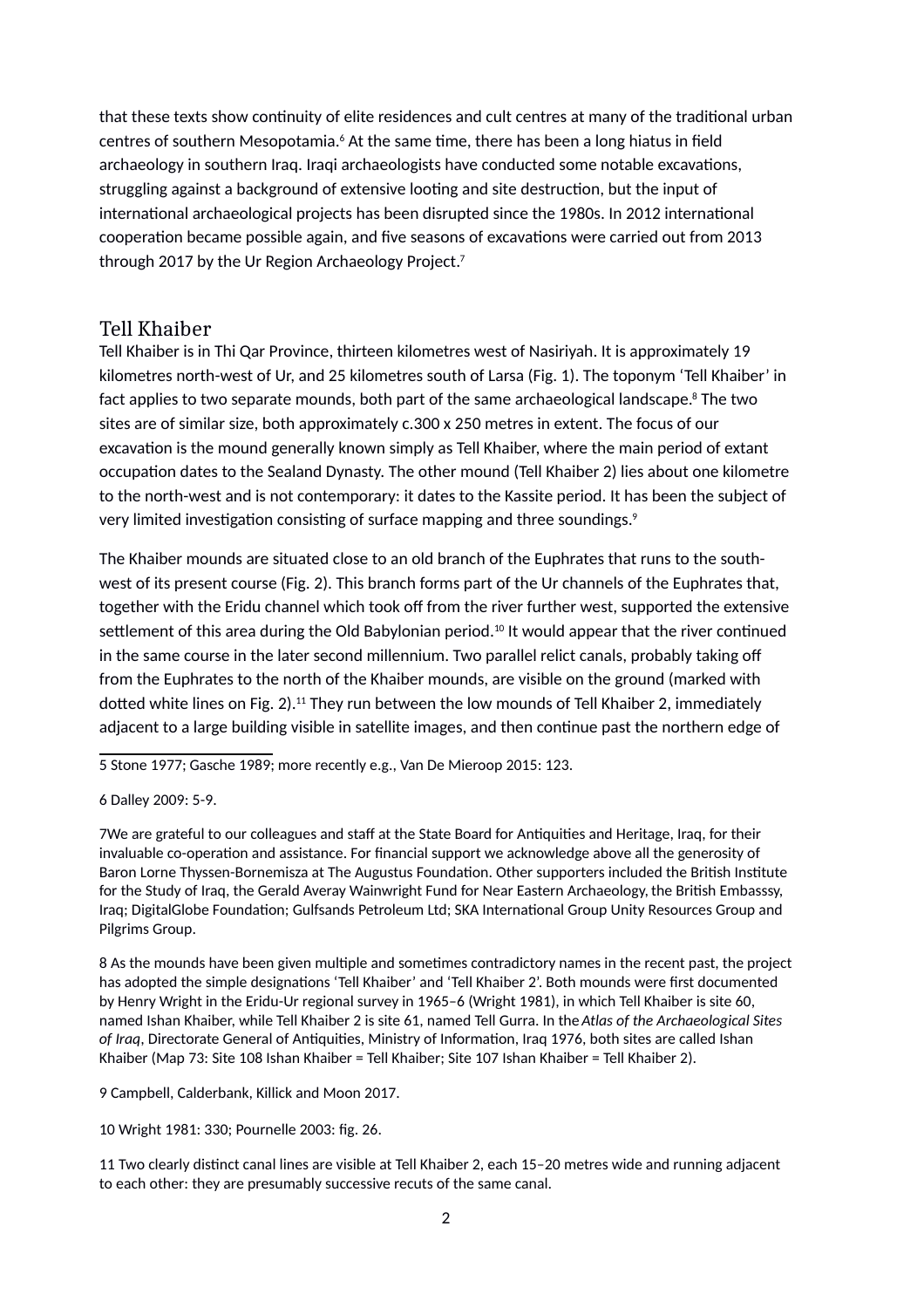Tell Khaiber before heading south-west towards Ur. While the direct dating of the canal remains to be confirmed, one sounding at Tell Khaiber 2 suggested that it was cut from the same surface that has occupation associated with Kassite pottery and the upcast from its fill also contained characteristic Kassite ceramics. Our current hypothesis is that the same canal system served both settlements and remained in use throughout the Sealand Dynasty and the succeeding period.

Our investigations focussed on the layers dating to the mid-second millennium BC. There is in fact clear evidence of earlier occupation at the site. The earliest material is a handful of painted sherds, which are Ubaid 3-4 in date. There are small quantities of Jemdet Nasr (and possibly also Late Uruk) ceramics. For the third millennium, there is a substantial corpus of Early Dynastic I pottery from the surface of the mound and from fill of the Public Building.<sup>[12](#page-2-0)</sup> A row of low humps to its north-west, with high concentrations of slag, indicates an industrial area. Investigation here in 2017 confirmed these structure as Early Dynastic I in date.

Geophysical prospection revealed possible buildings some [x] metres to the south of the PB. Limited excavation confirmed that these were also of Early Dynastic I date. It is clear that there was a substantial occupation of this period, much of it levelled off when the second millennium PB was constructed.

 A small hint of Ur III activity is shown by fragments of three baked bricks with inscriptions of Amar-Suen (see below xxx). As there is no pottery or other material of the Ur III period anywhere on the site, it seems likely that these bricks were brought from elsewhere at some point in antiquity.

Material from periods later than the Public Building is very scant. The only structure is a square, baked brick one on the south-eastern slope of the mound. It was investigated in 2017 and seemed to be a robbed grave, of uncertain date. Scraping at and just beyond the north-east limit of the Public Building produced a few Kassite period sherds, surviving only in tiny humps at the surface.

Our main investigation was the Public Building at Tell Khaiber, which occupies a substantial part of the north-east of the site (Fig. 3). We also excavated a small cluster of approximately contemporary buildings to its south. These are separated by what may have been an open area, and probably representing domestic houses.

## **The Public Building**

The Public Building was originally built as a single rectangular block approximately  $53 \times 27.5$  metres, with an external wall 3.3 metres wide and a single narrow entrance on the north-eastern side. On the corners of this block, and arranged at regular intervals along all four external sides, are projecting towers. These are integral to the earliest phase of the building: excavation against the external face of the main wall on the north-west side showed that both the main wall and the walls of the towers were built on the same surface. The construction horizon was also reached in the SW and SE corners of the central courtyard (Area 315) where the courtyard walls and the main wall all sat above a levelling deposit of compacted grey clay at least 20 cm thick.

The internal arrangement of the building at this time is only partially known. The main element in the southern corner is a series of six parallel vaults up to 1 m high almost 12 m long running from the main wall as far as the central courtyard. These cover an area of 148 sq m. Arches integral to the

<span id="page-2-0"></span><sup>12</sup>- The pre-second millennium pottery is treated in Calderbank and Moon 2016.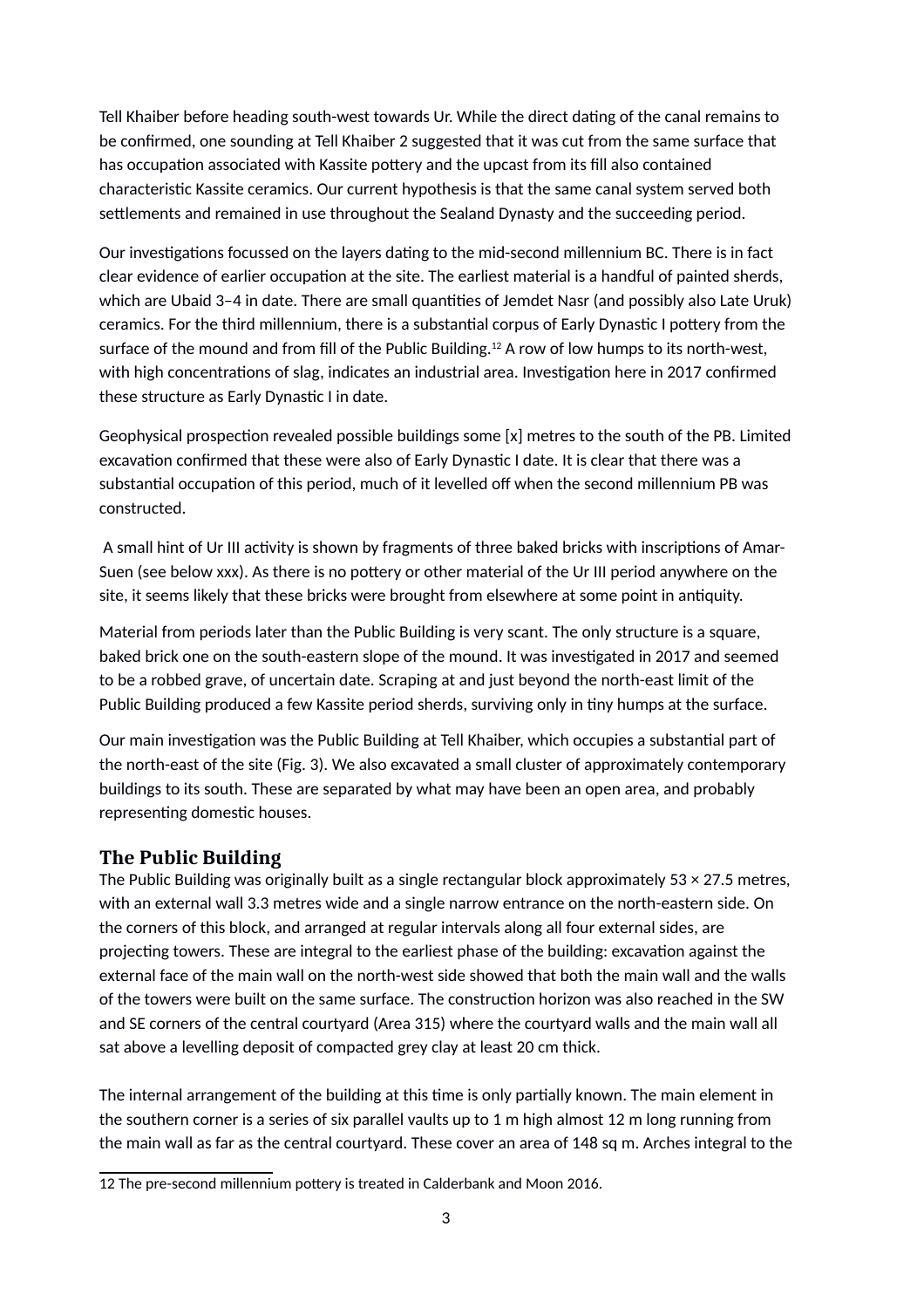internal courtyard wall show that the vaults were open on this side and they supported either an above-ground floor or a superstructure: we do not know which, as the vaults were subsequently cut down and filled in. The original floor of the courtyard was a plastered surface that ran up to the bottom of the courtyard wall and spilled over into the voids under the arches. The vaults were confined to this part of the building and were not duplicated on the western side. The Level 1 wall demarcating the western boundary of the courtyard was partially exposed in excavation and no arches indicating vaults were present. To the south the courtyard extended all the way to the main wall. External tower 302 had a brick pavement floor which extended under the walls of the room, with occupation material above the floor. This suggests that from the beginning there was access into the interior of the towers, probably from above, since in no case were we able to identify any door associated with the construction level of these towers, neither in scraping, nor in excavation. The vaults were then demolished and the area divided up into administrative rooms in which many tablets were found. A large room (Area 314) was also inserted along the southern edge of the courtyard. Perhaps at the same time the building was enlarged substantially to the north-east, giving it overall dimensions of  $53 \times 83$  metres. The secondary nature of this addition is clearly illustrated by the brickwork abutting the external room on the eastern corner of the original building. Where the bottoms of the walls of the new building were reached they were of comparable level to that of the original building and even in one case some 30 cm lower. This suggests that this enlargement of the building took place before any major phase of levelling and rebuilding of the original structure. On the southeast side, thick horizontal plaster layers associated the construction extended 9m away from the main wall before being truncated by a deep trench. The new building mimicked many of the features of the old, including the arrangement of a massive perimeter wall and external towers with brick floors and matching shallow internal buttresses. The plan of the northern extension was recovered mainly through surface scraping. However, wherever we have excavated, the main divisions of the plan produced by the surface scraping reflect the original foundation, in particular the arrangement of a central corridor leading through into the southern block and two parallel corridors, blocks of single rooms against the long sides of the unit, and wider blocks either side of the central corridor.

#### **Private Houses**

Satellite images of Tell Khaiber clearly show one or more buildings lying some 40 metres south-east of the Public Building, arranged on the same south-west to north-east alignment. Approximately 300 square metres of the mound surface were therefore scraped in this area, and elements of three separate buildings recovered (Private Houses 1 to 3; Fig. 6). Preservation of the walls on this lowlying part of the site is generally poor, so many of the walls stood only a few centimetres high, and doorways were problematic, either because the extant walls were not above threshold height or because of subsequent rebuilding. Nevertheless, the houses provide us with a different type of context through which to appraise life at Tell Khaiber in the mid-second millennium BC. The alignment of the houses suggests that there are two separate building phases, with Houses 1 and 2 pre-dating House 3.

House 1 is a free-standing building with four rooms, covering about 53 sq m. A narrow alleyway on the north-eastern side separates it from House 2. To the north-west is an open space, while sections of walling found close to the edge of the excavated area suggest that adjacent buildings are present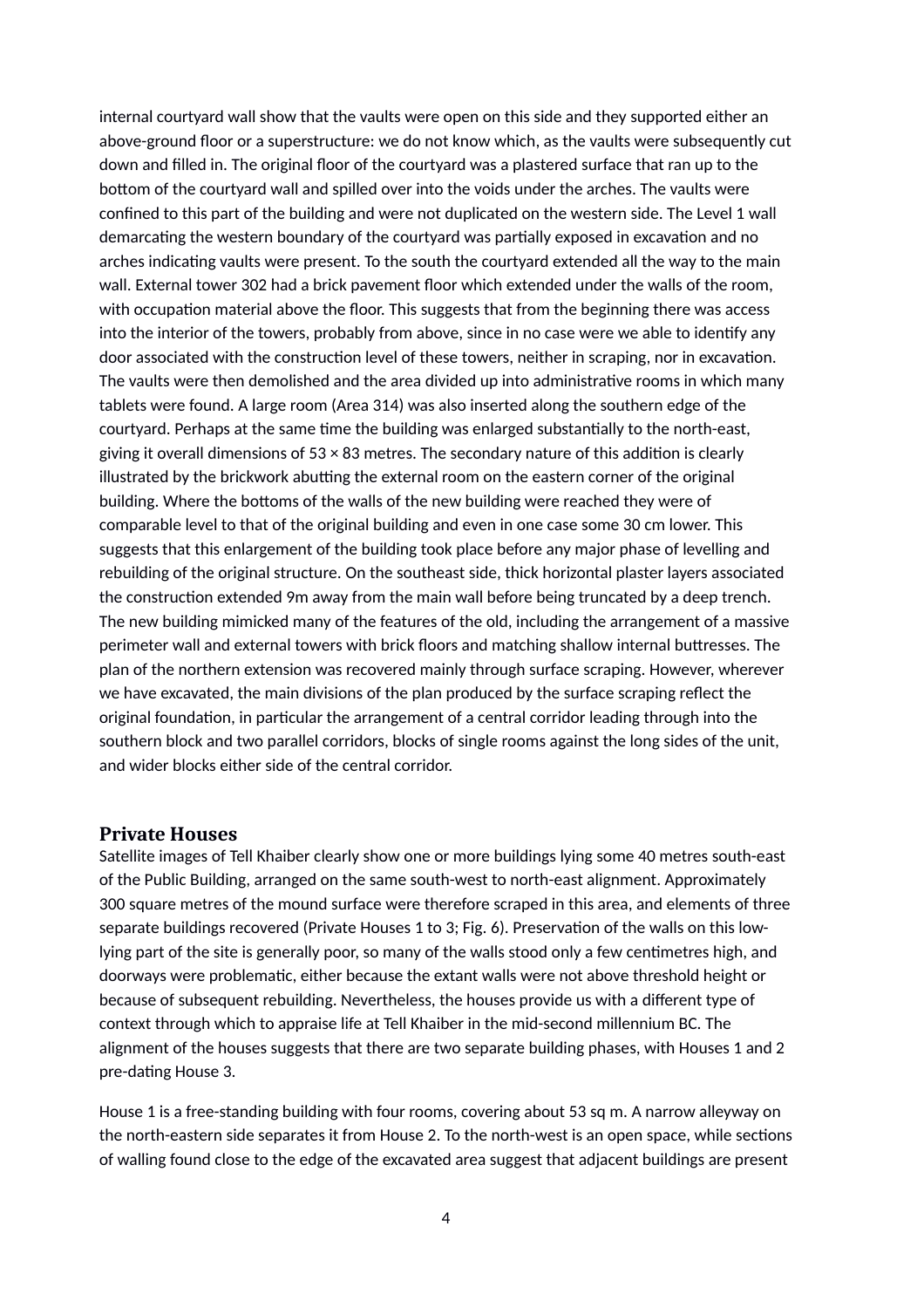on the other two sides. Two rooms (Areas 403 and 412) were empty of any installations. In the south-eastern room (Area 405) there was a *tannur* in the eastern corner, and a freestanding bench of mud-brick in the southern part of the room. There was also a bench against the wall in Area 404.

House 2 as extant comprises three or possibly four rooms. As in House 1, the walls were not wellpreserved, standing in places less than ten centimetres high. Its relationship to House 3 to the north is also unclear. The latter was well defined only on its western edge. It has at least four rooms (Areas 406, 413, 414, and 416) which cover approximately 97 square metres. Excavation was limited to one room (Area 414) so most of the plan is known only from the surface scraping.

## **The Archive**

### (Eleanor Robson)

Altogether one hundred and fify-two inscribed tablets and fragments were found, after joins were taken into account, as well as numerous pieces of uninscribed tablet. Study of the inscribed material is ongoing. A selection was included in the preliminary report. The main results will be brought up to date and summarized here. Preliminary open-access text editions, photos and glossaries of all inscribed objects are available online at http://build-oracc.museum.upenn.edu/urap, where comments and contributions are welcome.

## The tablets

The tablets almost all come from four rooms in the Public Building: Areas 300, 305, 309, and 311. Around eighty, mostly lists, accounts, and school texts, came from Areas 300 and 305, while the remainder, mostly letters and letter-orders, were found in Rooms 309 and 311. Each pair, 300/305 and 309/311, was originally one room that was later divided. Four tablets were found underneath the dividing wall of 300/305 and five under the wall separating 309 and 311, so we know these areas were for scribal use even before the division took place. Area 300/305 was clearly an archive room, as tablets were found in distinct clusters along the north-east and south-east walls of the room, apparently the remnants of a once well organised storage system. Although the doorway to Area 300 was not recovered, it is clear that it had no direct access to the courtyard, Area 315. It was therefore probably primarily used for the storage and manufacture of tablets and tablet clay rather than for their inscription. The room features a large round clay bin in the centre of the floor, measuring approx. 75 cm in diameter and 15 cm high. This was probably used to soak redundant tablets and re-model them into new ones.<sup>[13](#page-4-0)</sup> Although the bin was empty when excavated, several small tablets and fragments were scattered on the floor around it, as if overlooked during the final cleaning process.[14](#page-4-1) The majority of the Tell Khaiber tablets document the administration of grain and agricultural personnel in the Akkadian language, but a dozen or more fragments, mostly from the eastern corner of Area 300, represent the remnants of an elementary scribal training in Sumerian.

<span id="page-4-0"></span> $13$   $^{\circ}$ On tablet recycling facilities, in both domestic scribal settings and institutional buildings, see Faivre 1995; Tanret 2002: 4-8; Robson 2008: 237. For further preliminary analysis of the archive, see Robson 2019.

<span id="page-4-1"></span><sup>14</sup> - Tablets found around the recycling bin: 3064:18, 3064:101, 3080:1–5.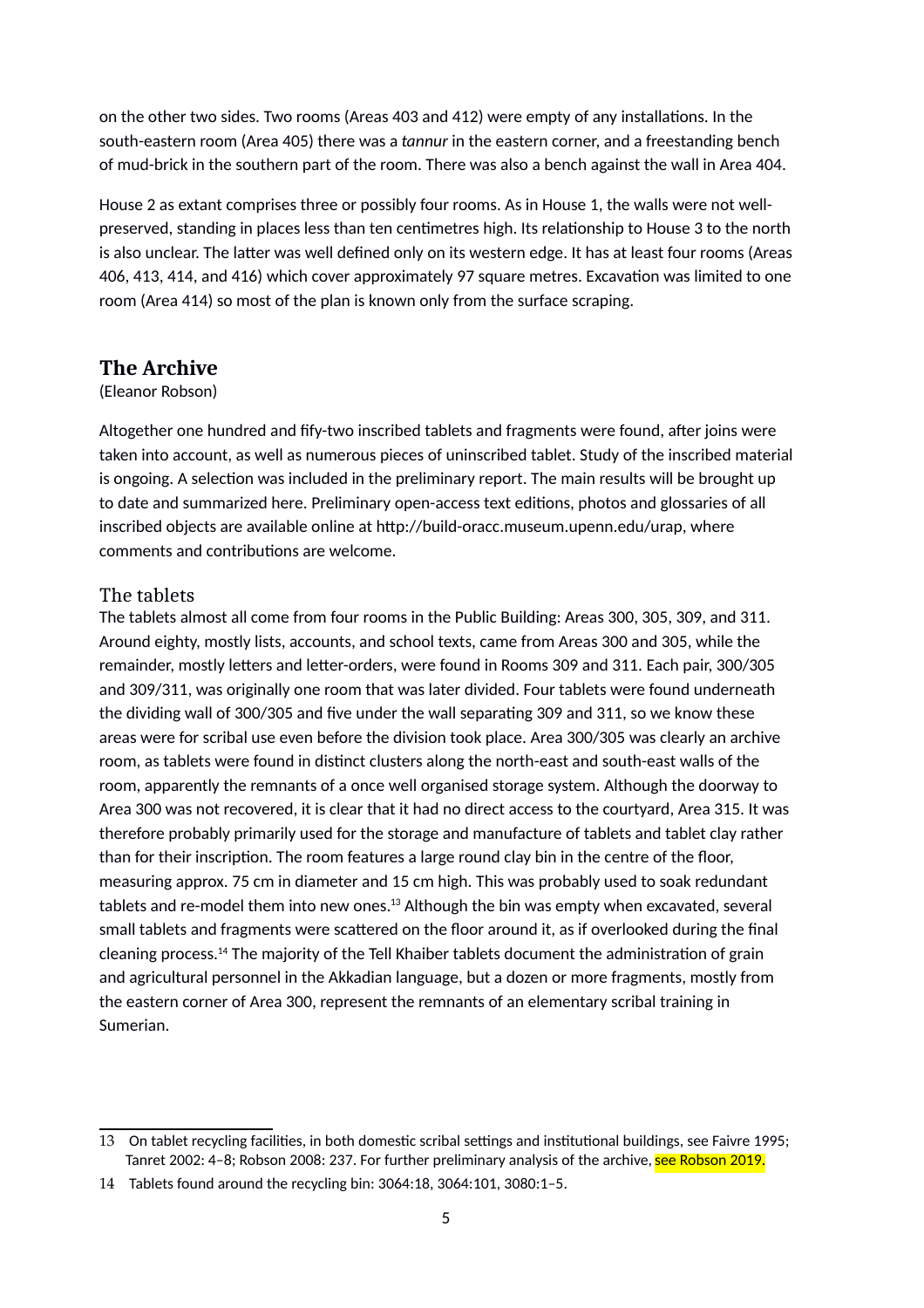The administrative tablets from Areas 300/305 are mostly unilateral records, storing information, rather than bilateral ones, being transactions between two parties.<sup>[15](#page-5-0)</sup> We can divide them into three distinct types:<sup>[16](#page-5-1)</sup>

- *Memoranda*: these are ephemeral notes for an informal record of one or more pieces of information. They are usually in the form of a prose narrative but sometimes a list, with horizontal rulings dividing the sections but no headings. They are all inscribed in landscape format (i.e., parallel to the long edge of the tablet) and most are dated to the month and day, one also to the year (see further below).[17](#page-5-2)
- *Numerical lists*: in this archive, these are all two-column enumerations of workers, perhaps collated from memoranda or perhaps written as a primary document.<sup>[18](#page-5-3)</sup> They may be in portrait, landscape or round format, apparently chosen according to the length of the list. Some were originally ruled in portrait format then rotated and written along the long side, with pointed stylus holes used to fill in the blank cells on the centre of the tablet.<sup>[19](#page-5-4)</sup> Most concern small quantities of grain, typically specified as HAR.GAL.Ú(.MEŠ) *hargallû* or as ŠE(.GUR) ŠU.TI.A ENSÍ(.MEŠ) 'grain received (from) the farmers (*iššiakkū*)' in the cases where headings survive. A minority tally (usually) small numbers of unspecified commodities (or personnel) against each individual, either without formal headings or marked as *ma-hi-ir* 'received'.[20](#page-5-5) No list is totalled, and none attributed to a named scribe or functionary. A few are dated to the month and day, one also to the year. $21$
- *Tabular accounts*: at Tell Khaiber, these typically tally expected quantities of incoming barley with the amounts that were actually received, using three quantitative columns followed by the name of the worker concerned. All accounts seem to have been written in portrait format, with headings, so far as the surviving tablets suggest. In most cases, the deficit (*muṭû*(*m*), written LÁL.Ì) is recorded as paid off (Ì.SÁ, probably a writing for *išaru*(*m*), lit.  $\frac{1}{2}$  straight, proper').<sup>[22](#page-5-7)</sup> As with the lists, there are no summations or attributions of accountability at the end of the document, though at least some (perhaps originally all?) were dated to the month and day, perhaps also to the year.<sup>[23](#page-5-8)</sup>

The documents from Areas 309/311, by contrast, are primarily bilateral, recording transactions or communications between two or more members of the internal administration:

 *Letters*: five short letters, all written on landscape orientation tablets, are addressed to one or other of the two scribes of the archive, Atanah-ili and Mayašu. They open with the classic Old Babylonian greetings formula, e.g., [*a*]-*na a-ta-na-ah-ì*-[*lí*] / *qí-bí-ma* / *um-ma* DUMU*-*

- <span id="page-5-6"></span>21 - Numerical lists include: 1096:25, 3006:2, 3064:13, 3064:48–9, 3064:52–3, 3064:57, 3064:65, 3064:67, 3064:72, 3064:74, 3064:83, 3064:101, 3080:4, 3080:6.
- <span id="page-5-7"></span>22 - Correcting Dalley 2009: 225, 239, 241, 247, 249, 258, 269, 271 who reads GÚ for LÁL.Ì and *ni-di* for Ì.SÁ without translation or commentary.

<span id="page-5-0"></span><sup>15</sup> - Postgate 2014: 414.

<span id="page-5-1"></span><sup>16</sup> - Postgate 2014: 414–7; Robson 2004: 116.

<span id="page-5-2"></span><sup>17</sup> - Memoranda: 3006:17, 3064:73, 3064:76, 3064:94, 3080:1–3, 3080:5.

<span id="page-5-3"></span><sup>18 &</sup>lt;sup>F</sup>Cf. Postgate 2014: 79-80.

<span id="page-5-4"></span><sup>19</sup> - E.g., 3064:67, 3064:72.

<span id="page-5-5"></span><sup>20</sup> - Cf. Rositani 2011: no. 79, a numerical list of the number of harvesters provided by each of eight *iššiakku*farmers, probably from about Hammurabi year 40.

<span id="page-5-8"></span><sup>23</sup> - Tabular accounts include: 1096:26, 3064:12, 3064:15, 3064:18, 3064:26, 3064:33, 3064:51, 3064:89.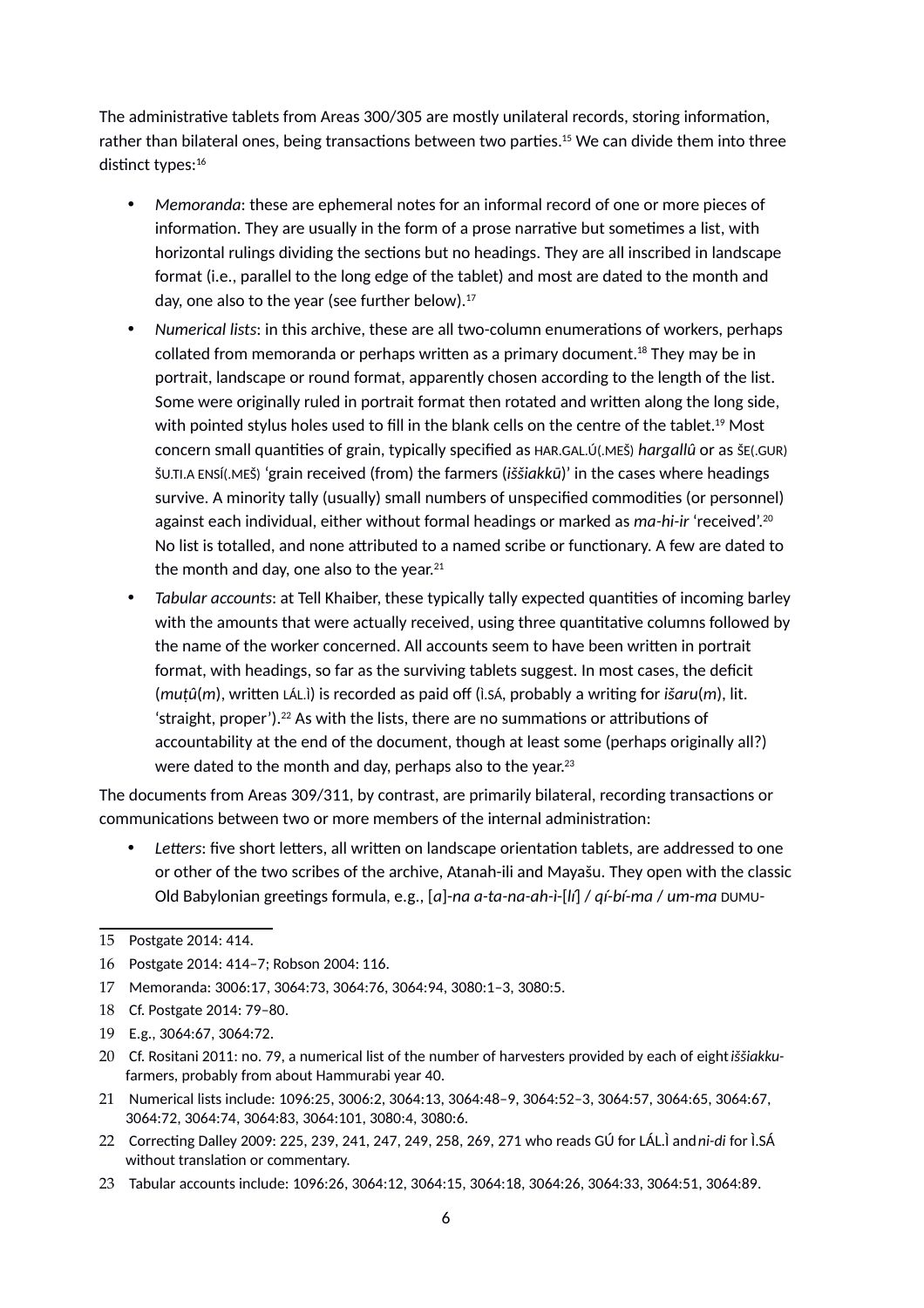20.KAM / *a-hu-ka-ma*, 'Speak to Atanah-ili, thus Mar-ešra, your brother', and give either information or orders. The letters are undated.<sup>[24](#page-6-0)</sup>

. *Payment orders:* sixteen tiny, landscape orientation tablets contain highly formulaic orders to pay members of the local workforce in either grain or silver or both. They rarely give the name of the authorising official and are dated to the month and day but not the year.<sup>[25](#page-6-1)</sup>

In addition there are several fragments of administrative documents, inscribed either with capacity measures or with personal names, which are not complete enough to identify as either numerical lists or tabular accounts but must be one or the other.<sup>[26](#page-6-2)</sup>

The documents are very similar in their format, content, terminology, ductus, and orthography to a subset of the Sealand Dynasty tablets from the Schøyen Collection published by Dalley (2009; 2010).[27](#page-6-3) While that corpus does not appear to contain any memoranda, her 'allocations of *hargalû*grain/flour' and 'personnel lists' map onto the Tell Khaiber numerical lists, while many of her 'ledgers' are similar to our tabular accounts (though on a much wider range of subjects). In particular the scribal habit of marking empty cells in a table with the pointed end of a stylus is shared by both groups of tablets.<sup>[28](#page-6-4)</sup> Further, the four legible year names in our corpus read (in Sumerian), mu a-a-dara₃-galam-ma lugal-e 'Year: Aya-dara-galama became king', as also found on five of the Schøyen tablets (Fig. 7).[29](#page-6-5)

According to later cuneiform tradition Aya-dara-galama was the eighth king of the Sealand Dynasty, which conquered southern Babylonia from Samsu-iluna.<sup>[30](#page-6-6)</sup> Van Koppen's useful summary of the evidence implies that Aya-dara-galama was probably a contemporary of Samsu-ditana, the last king of Babylon, or Agum-kakrime, its first Kassite ruler, or perhaps his successor Burna-buriaš I.[31](#page-6-7) Depending on one's allegiance to Middle, Low-Middle, Low or Ultra-Low chronology, that dates the Tell Khaiber archive to somewhere between c.1620 and c.1480 BC.

Finally, the archive room Area 300 has so far yielded some twenty fragments of tablets bearing elementary scribal exercises .[32](#page-6-8) Their discovery was a complete surprise, given that almost all the known assemblages of Old and Middle Babylonian school tablets that have an archaeological context are from urban domestic settings.<sup>[33](#page-6-9)</sup> Unlike the administrative tablets, many of which survive more or less intact, all but one of these had clearly been deliberately ripped up ready for recycling,

- <span id="page-6-5"></span>29 - Dalley 2009: 11 year name D; 3006:17; 3064:67, 3064:129, 3064:135.
- <span id="page-6-6"></span>30 - See Charpin 2004: 342–6, 360–1 for a detailed presentation of the evidence for Samsu-iluna's loss of control over the south, first in his 8th–11th regnal years and with further losses around his 30th.
- <span id="page-6-7"></span>31 <sup>E</sup>van Koppen 2010: 546–7, 462.
- <span id="page-6-8"></span>32 - From the northern corner of Area 300: 3064:14, 3064:97; from along the north-eastern wall: 3064:88; from the eastern corner: 3064:79, 3064:82, 3064:84, 3080:7, 3080:9–21; from the south-west area: 3064:106
- <span id="page-6-9"></span>33 - For convenient overviews and references to further literature, see Robson 2008: 94 (Old Babylonian); Veldhuis 2014: 242, 281, 297 (Middle Babylonian).

<span id="page-6-0"></span><sup>24</sup> - Letters: 1096:52, 1114:1, 1114:6, 1114:45, 3064:93.

<span id="page-6-1"></span><sup>25</sup>  $□$  Payment orders: 1114:7, 10, 11, 13, 16, 18, 21, 22, 25, 27, 29−34, 38, 39, 41, 43, 44, 49, 51, 52.

<span id="page-6-2"></span><sup>26</sup> - Administrative fragments include: 1096:24, 1096:27, 3006:1, 3006:9, 3064:20, 3064:62–4, 3064:71, 3064:98, 3064:107–8, 3064:116, 3080:25.

<span id="page-6-3"></span><sup>27</sup>  $\,$  However, the tablets are not from Tell Khaiber, which shows no signs of looting.

<span id="page-6-4"></span><sup>28</sup> - E.g. Dalley 2009: pls. CLXXVII no. 64, CLXXIX no. 375, CLXXXI nos. 371–5, 389, 394; 3064:67, 3064:72. But note too the same feature on two unprovenanced numerical lists from the as yet unlocalised Dur-Abiešuh (thought to be on the edge of the Tigridian marshes), both dated to Samsu-ditana 2 (Lerberghe and Voet 2009: nos. 59, 62).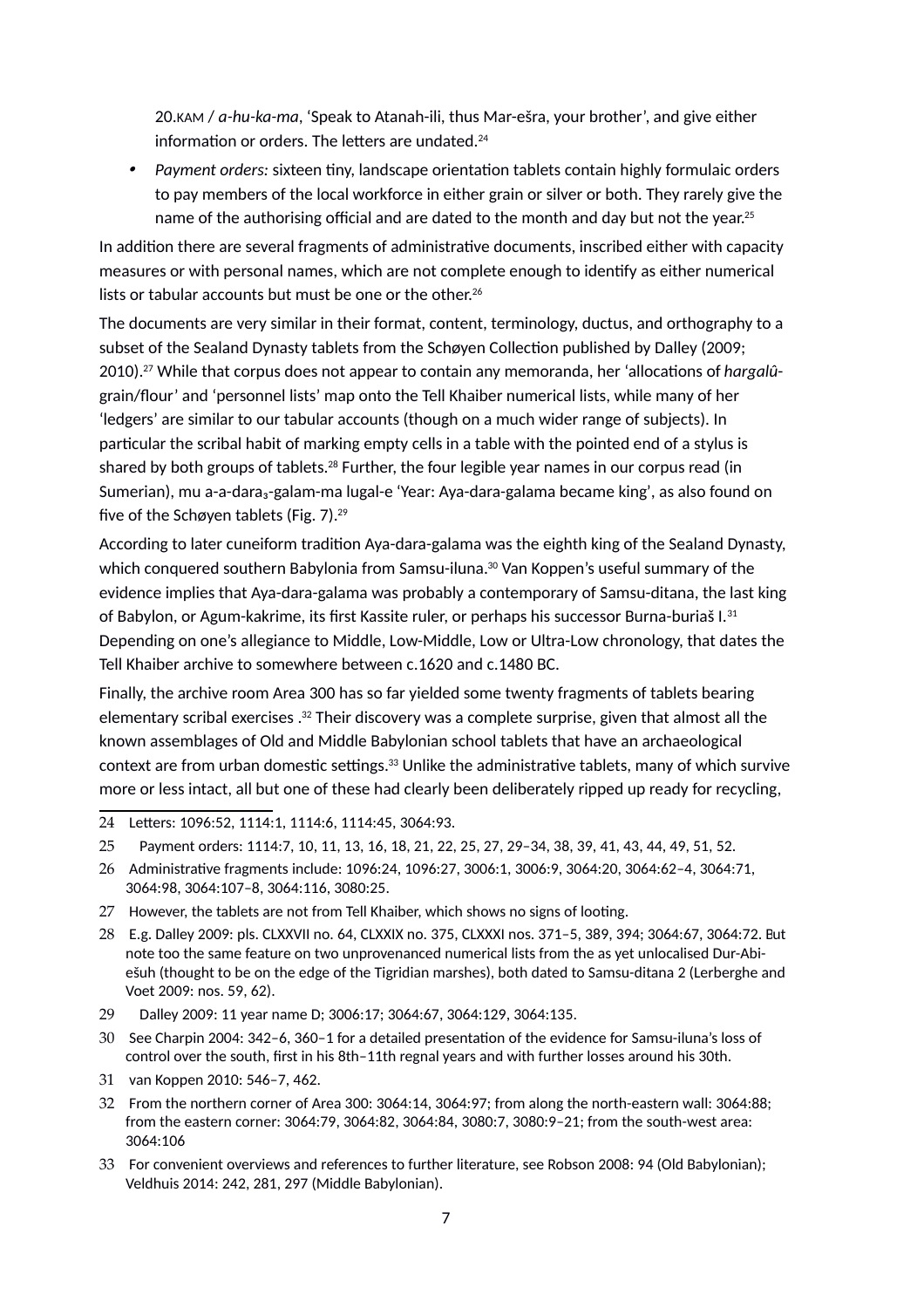perhaps immediately after production. The fact that the great majority were found in the eastern corner of the archive room, slightly below the level of most of the administrative tablets, suggest that they had been emptied out of the tablet recycling bin and dumped in a corner, either prior to the laying of a new floor $34$  or before the stored administrative tablets collapsed on top.

One tablet carries a very basic exercise in writing the elements of cuneiform script (Fig. 8). The eight further exercises that have been identified to date are all extracts from the thematic word list Ur $_5$ ra, a mainstay of elementary scribal education, which underwent substantial expansion over its long history.<sup>[35](#page-7-1)</sup> The loosely standardised version used in eighteenth-century Nippur comprised around 3600 entries in monolingual Sumerian, formally divided into six chapters, but it had at least doubled in length and acquired optional Akkadian translations by Kassite times.<sup>[36](#page-7-2)</sup> The Tell Khaiber fragments, not surprisingly, represent an intermediate phase in the development of Ura: they are all monolingual, they expand on the Old Babylonian version(s), and, like Kassite exercises, they often omit the first sign of a word if it is identical to the preceding entry.<sup>[37](#page-7-3)</sup> Most of the fragments are from the chapters of Ura about metals and about stones; one is a list of wild animals and another may be from the chapter on leather objects. Together they are drawn from chapters 2–4 of the OB Nippur version, chapters 7, 9 and 10 of the Middle Babylonian recension.

### Economy and society as seen through the archive

Even from these generic descriptions it is clear that the archive represents the output of an administration with a relatively light touch. When compared to agricultural documentation from other second-millennium sites, such as late Old Babylonian Sippar, Kassite Nippur, Middle Assyrian Dur-katlimmu and Tell Sabi Abyad, its laconic nature is even more striking.<sup>[38](#page-7-4)</sup> The Tell Khaiber scribes, so far as we know, did not keep records of labour contracts (if any were ever written),<sup>[39](#page-7-5)</sup> record field sizes, monitor agricultural activity throughout the year, $40$  or account for seed grain, draft animals or field equipment such as ploughs or sickles. Of course, it is always possible that such documents were stored elsewhere, written on perishable media, and/or shipped elsewhere with the grain.<sup>[41](#page-7-7)</sup> However, the tablets that do survive suggest that this was a small scale, relatively unhierarchical operation in which much was left undocumented. For instance, it was not always necessary to document whether grain was being paid out or coming in, as this was also apparently self-evident. As a first approximation, it seems reasonable to assume that the lists record outgoings, which did not need to be reconciled, while the accounts show actual income tallied against expected receipts. But no credits or debits are ever totalled, or compared against one another. Likewise, there appears to be no formal apparatus of accountability on the documents, such as sealings, or the names and titles of responsible officials or institutional authorities.

<span id="page-7-0"></span><sup>34</sup> - A similar deposit of fragmentary school tablets is known from Level III of the *āšipus'* house (Ue XVIII/1) in late fourth-century Uruk: see Robson 2008: 227–8 & n35, 237–8.

<span id="page-7-1"></span><sup>35</sup> - Writing exercise: TK 1 3064:14; Ura: 3064:82, 3064:84, 3064:88, 3080:9, 3080:13–15, 3080:19.

<span id="page-7-2"></span><sup>36</sup> - Veldhuis 2014: 149–57, 228–9.

<span id="page-7-3"></span><sup>37</sup> - Cf. Veldhuis 2014: 250–2.

<span id="page-7-4"></span><sup>38 &</sup>lt;sup>m</sup>ositani 2011 (late Old Babylonian Sippar); <mark>Sassmannshausen 2001</mark>: 103–9 (Kassite Nippur); Wiggermann 2000 (Middle Assyrian Tell Sabi Abyad); Postgate 2014: 313–25 (Midde Assyrian Dur-katlimmu).

<span id="page-7-5"></span> $39$   $^{\circ}$ See, for example, the harvest contracts from (mostly late) Old Babylonian Sippar published by Rositani 2011: nos. 1–78, which are closely contemporary with the Tell Khaiber tablets.

<span id="page-7-6"></span> $40^{-\mathbb{B}}$ An accessible overview of these tasks is given by Mauer 1983.

<span id="page-7-7"></span><sup>41『</sup>Cf. the notes in alphabetic scripts on some of the tablets published by Dalley 2009: XXX.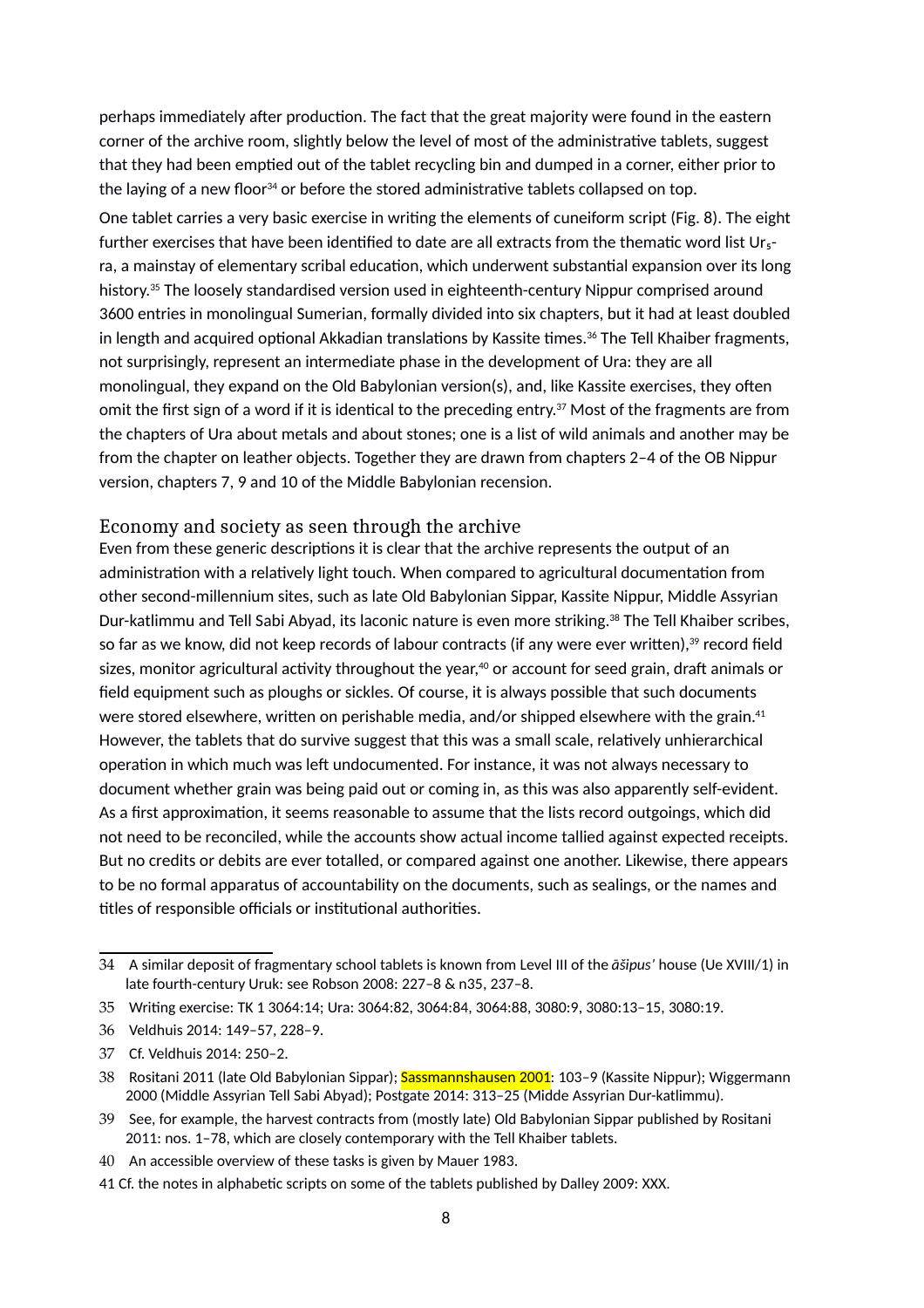The letters are between social equals—'brothers'—which also gives the impression of an informal, transparent community. Nevertheless it is possible to detect some formal chain of command, beyond the very fact that the tablets needed to be written at all. One tablet records the names of three ÉRIN.MEŠ *ša sa-ar-ta i-pu-šu*, 'workers who have behaved dishonestly', presumably in readiness for future punishment.[42](#page-8-0) Amongst the recipients of grain and flour are three named scribes, DUB.SAR, including Atanah-ili, the recipient of the letter quoted briefly above. The fact that his correspondent Mar-ešra can give a scribe orders, and seemingly write a short letter in his own hand, suggests that he is, at least to some extent, in charge.<sup>[43](#page-8-1)</sup> At least two different men by that name are attested in the archive, often on the same tablets: a date-palm gardener (NU.GIŠ.KIRI<sub>6</sub>, three attestations), the son of Iluni (four attestations), and/or an Mar-ešra who is not further described (four attestations). And then there are the dozen or so ENSÍs, *iššiakku(m)-*farmers, who are clearly a profession apart. They always appear as a group of ten (10*-t, ešertu* 'decury'), either as the subject of their own documents or listed quite separately from the other men, either on the reverse of a tablet or at least separated from them by empty lines.<sup>[44](#page-8-2)</sup> Given the laconic nature of the documentation, it is not yet possible to tell whether they are landowners paying tax, tenants paying rent, or state dependents working for rations. All three statuses have been proposed for second-millennium farmers.[45](#page-8-3) If they had any superior to whom they reported, that person is never named. Certainly,

on the evidence deciphered to date, they were much less closely managed than their counterparts elsewhere.

Nevertheless, it is now clear the farmers were not the top of the hierarchy. The headings on ten different tablets—from tiny memos to large accounts, all frustratingly fragmentary—each state that they record deliveries 'to the palace'.[46](#page-8-4) The archive makes frequent mention of *ešertus* of ERÍN.TAH É.GAL, 'royal auxiliary troops', always receiving but never delivering grain.[47](#page-8-5) Perhaps they were guarding the building. In addition, a few lists and accounts record grain deliveries and receipts from, or to, four or five GÉME É.GAL 'palace slave-women', often accompanied by their tailor.<sup>[48](#page-8-6)</sup> Despite the term 'slave-woman' these individuals appear to have a similar high status to the ten male farmers. One memorandum also refers to grain measured 'by the royal measure'.[49](#page-8-7)

The palace, then, was the ultimate authority. Whether it meant a particular building or a person representing the royal court we do not know, but in some ways it does not matter. It almost certainly does not mean the administrative building at Tell Khaiber*,* as there is nothing about its structure or contents to suggest that anyone even remotely wealthy or high status ever lived there. It does mean, however, that we need to understand the Tell Khaiber archive not as a closed system but as a rural node in a much larger network of palatial information flow.

<span id="page-8-0"></span><sup>42</sup> - 1096:25.

<span id="page-8-1"></span><sup>43</sup> - See http://oracc.org/urap/qpn-x-people for a current glossary of personal names from the archive. A full discussion of them will be given in a later publication.

<span id="page-8-2"></span><sup>44</sup> - Tablets mentioning the farmers, by name or as a cohort: 3064:33, 3064:48–9, 3064:53, 3064:57, 3064:67, 3064:72, 3064:83, 3064:94, 3064:101, 3064:107, 3080:2.

<span id="page-8-3"></span><sup>45</sup> - Cf. Rositani 2011: 28 (late Old Babylonian Sippar); Sassmannshausen 2001: 103–5 (Kassite Nippur); Wiggermann 2000: 188–90 (Middle Assyrian Tell Sabi Abyad); Postgate 2014: 313–8 (Middle Assyrian Durkatlimmu). The Assyrian term for 'farmer' is *ekkāru*, lúENGAR.

<span id="page-8-4"></span><sup>46</sup> -1096:26; 1114.4, 1114.48; 1124.1, 1124:4; 3064:63, 3064:76, 3064:89, 3064:107; 3080:2.

<span id="page-8-5"></span><sup>47</sup> -1096:48; 1114:17, 1114:40; 1124:3; 3064:33, 3064:49, 3064:53, 3064:76, 3064:123, 3064:135; 3111:01.

<span id="page-8-6"></span><sup>48</sup> -1114:48; 1124:1, 1124:4, 1124:5; 3064:128.

<span id="page-8-7"></span><sup>49</sup> - 3080:3.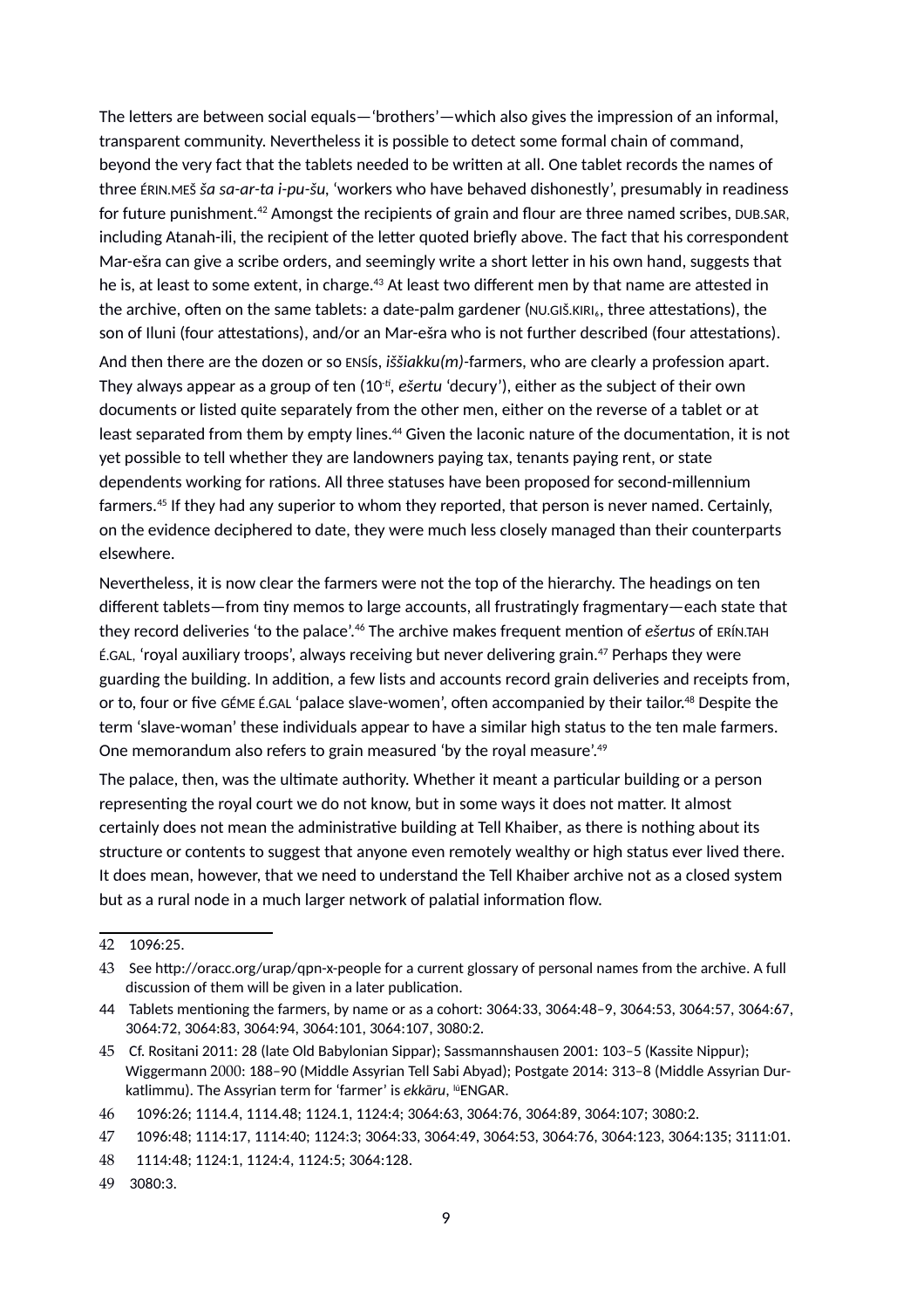Around 150 further individuals are named in the archive, many more than once. Some are identified by patronym, some by occupation, and others seem to require no further explanation. In some lists men are grouped by profession, and/or assigned to a 10*-t, ešertu* 'decury' or group of ten.[50](#page-9-0) In the former case, the occupation of the first man is given and those following are described as TAB.A.NI, *tappašu* 'his partner'. In the latter case, the ten men PN1–PN10 may be identified by patronym or profession, followed by a summary line stating, 'decury of PN1'. The term *rab ešert,* 'decury leader', is not used. Professions identified so far include:<sup>[51](#page-9-1)</sup>

- *aškāpu(m),* written AŠGAB, *'*leather-worker*'*
- *ašlāku(m),* written lúÁZLAG, 'washerman'
- *atkuppu(m),* written AD.KID, 'reed-worker'
- bā'eru(m), written š∪.KU., 'fisherman'
- . *hazannu(m),* written syllabically, 'mayor'
- . *huppû(m)*, written HÚB, a cultic dancer and/or weaver
- *iššiakku(m)*, written ENSÍ, 'farmer'
- . *kabšarru(m)*, written KAB.ŠAR, 'stone-carver'
- . *malāhu(m)*, written MÁ.LAH₄, 'boatman'
- . *mukabbû(m)*, written <sup>lú</sup>TÚG.KAL.KAL.LA, 'tailor'
- *nagāru(m),* written NAGAR, 'carpenter'
- *nāgiru(m)*, written *na-gi-rum,* 'herald'
- *nappāhu(m),* written SIMUG, 'smith'
- *nāru(m),* written NAR, *'*musician'
- *neʾrār ēkalli(m)*, written ÉRIN.TAH É.GAL, 'royal auxiliary troops'
- *nuhatmmu(m),* written MUHALDIM, 'cook'
- *nukaribbu(m),* written NU.GIŠ.KIRI₆, 'date-palm gardener'
- *purkullu(m)*, written BUR.GUL, 'seal-cutter'
- *rēʾû(m),* written SIPA, 'shepherd'
- . *sasinnu(m)*, written ZADIM, 'bow-maker'
- . sīrāšû(m), written <sup>lú</sup>LUNGA, 'brewer'
- *ṣābū,* written ERÉN.MEŠ*,* 'labourers'
- *ṣāhitu(m),* written Ì.ŠUR*,* 'oil-presser'
- . *šangû*, written SANGA, 'priest'
- *ṭupšarru(m)*, written DUB.SAR, 'scribe'
- *usandû,* written MUŠEN.DÙ, 'bird-catcher'

In general these titles give the impression of a dispersed, mostly rural community who are pressed into agricultural service at harvest time, whether through a formal obligation such as *ilku(m)*-duty, moral pressure to serve the community, or the incentive of payment. We have not yet found any

<span id="page-9-0"></span><sup>50</sup> - Professional groupings and decuries: 3064:33, 3064:49, 3064:53; professional groupings only(?):3064:48, 3064:57, 3064:107 (fragment), 3080:2 (note); decuries only(?): 3006:2 (fragment).

<span id="page-9-1"></span><sup>51</sup> - See the Akkadian glossary at http://oracc.org/urap/akk-x-oldbab/ for further details.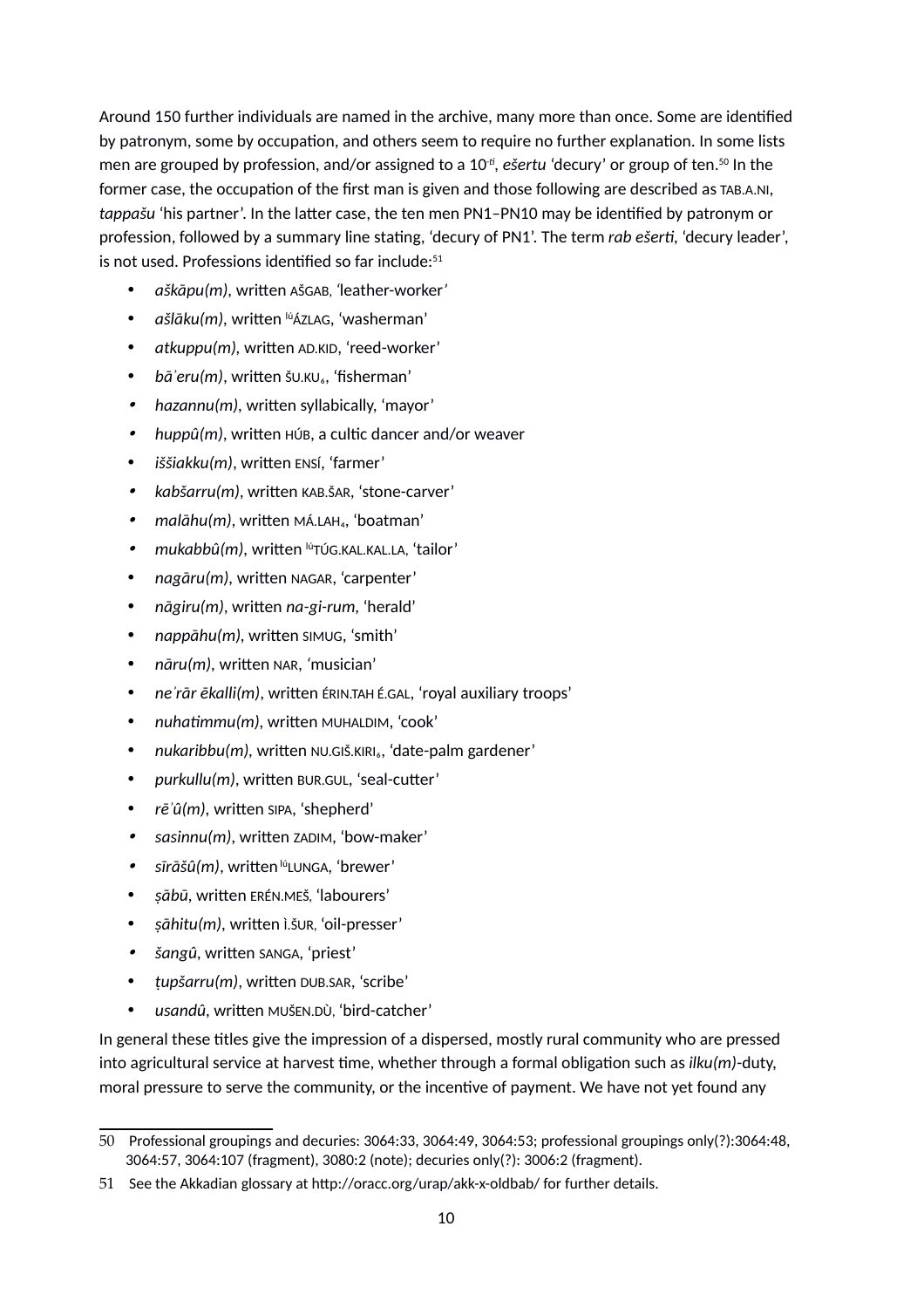documentation of specialist agricultural occupations such as ploughmen or oxen-drivers.

Some of the harvest must have been stored locally, because there are two surviving accounts of ŠE LIBIR, 'old barley' from a previous year.[52](#page-10-0) Ultimately, however, much of it was destined 'for the palace' a-na *É.GAL*, as documented on at least half a dozen tablets.<sup>[53](#page-10-1)</sup>

## Other cuneiform items

Three fragments of baked brick bear the stamped standard short inscription of the Ur III king Amar-Suen, known from many dozens of exemplars. Pieces of baked brick occur occasionally in excavation and in surface clearance, but not in the quantities one might expect, given their relative indestructability, if a building of royal patronage were represented, and we assume for now that they may originate elsewhere.

A headless fragmentary clay figurine of a seated animal has inscribed on its flank:<sup>[54](#page-10-2)</sup>

| A.ZU GAL ${}^d$ GU. ${}^r$ LA ${}^r$ $[]$        | Great healer (of) the goddess Gula [] |
|--------------------------------------------------|---------------------------------------|
| mu-bal-li- $\lceil$ it $\lceil$ $\lceil  \rceil$ | reviver $[]$                          |
| KUR GAL []                                       | great land/mountain $[]$              |

The symbol of Gula is a dog, and the figurine might be of one, although the paws, which survive, are more lion-like. It was found in surface clearance over the Public Building, and may belong to an eroded level of it.

## **Artefacts**

The assemblage of objects and artefacts found in the Tell Khaiber Public Building and the nearby Private Houses conforms to that usually labelled 'Old Babylonian'.[55](#page-10-3) Dating it specifically to the time of the Sealand kings would not be possible without the chronology supplied by the tablets. The most useful question we can ask of the material assemblage is 'How does it reflect or augment what we know about life in and around the Public Building from the textual information?'

Clay plaques are the most easily recognized 'Old Babylonian' artefact type from the excavations. Four complete ones were found, six more incomplete, and three further fragments, two probably from the same badly worn plaque. All depict a single human figure (Fig. 9). One is a male worshipper in a fringed cloak (Fig. 9a), one a naked female offering her breasts (Fig. 9d), and no less than five, actually cast from the same mould, depict a clothed female in a flounced dress and head-dress, with clasped hands (Fig. 9b-c). There was also a broken off female head.<sup>[56](#page-10-4)</sup> They have no special associated context, as they were found in various places in and around the Public Building,

<span id="page-10-4"></span>56- 3064:06, from debris in Area 300, the room with most of the tablets.

<span id="page-10-0"></span><sup>52</sup> - Accounts of old barley: 1096:26, 3064:51.

<span id="page-10-1"></span><sup>53</sup> - Tablets mentioning deliveries 'to the palace': 1096:26, 3064:63, 3064:76, 3064:89, 3064:107, 3080:2. 54 - 1005:18

<span id="page-10-3"></span><span id="page-10-2"></span><sup>55</sup>- The British system of single-context numbering is used at Tell Khaiber. All numbers assigned to artefacts comprise a four-digit number denoting the context it was found in, followed by a number that designates that individual artefact. Certain finds (selected by the SBAH) are assigned an additional identification, beginning TK1 and followed by a number. These can include more than one object.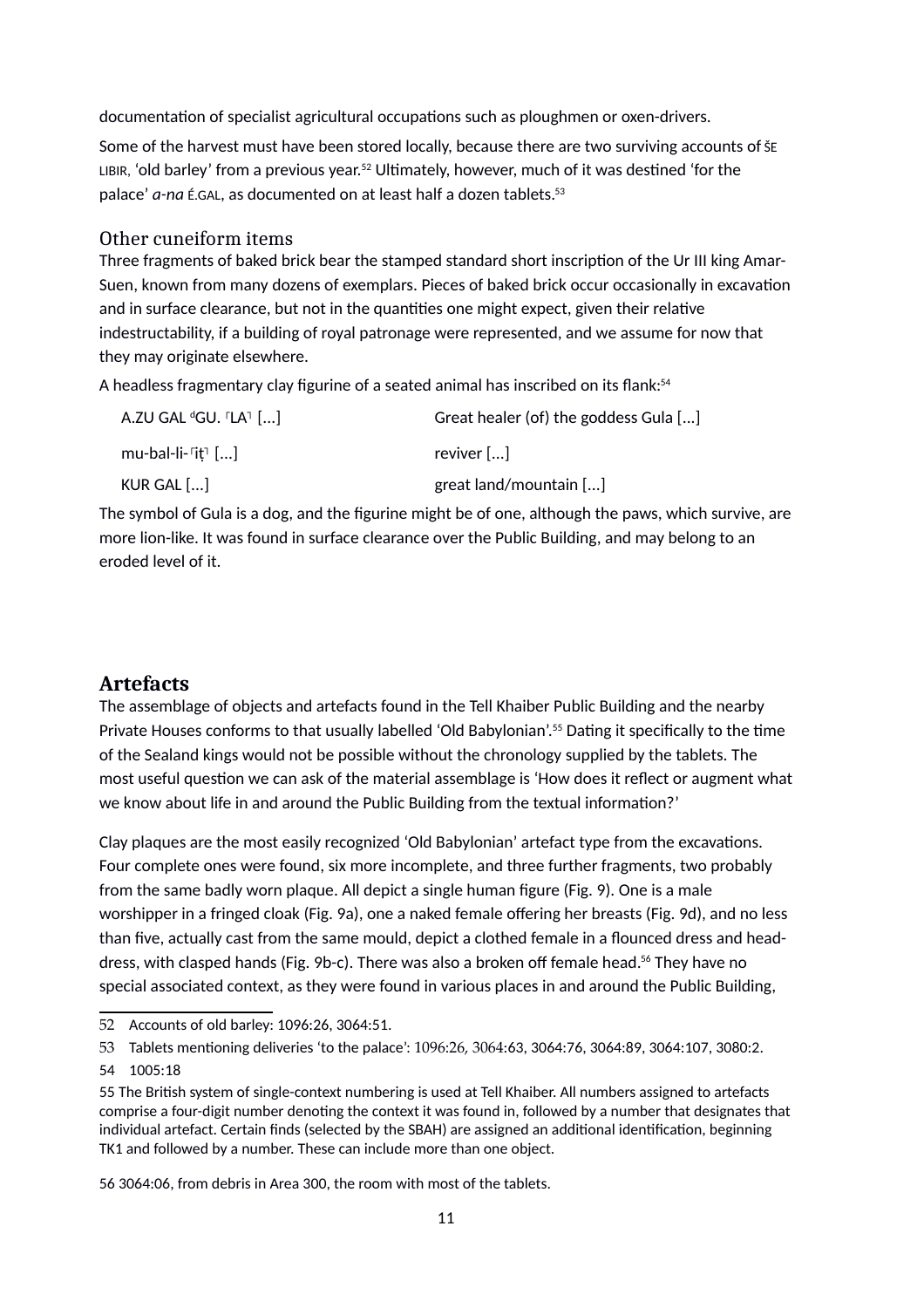and their find-spots were of course where they were discarded, not necessarily where they were used.

All the plaques are made in a mould, from lightly baked clay. They are crude, sometimes from a worn mould, and the clay is not fine or well-prepared. This is typical of the similar plaques that are attested from at least the Ur III to the Neo-Babylonian period, all over Mesopotamia.<sup>[57](#page-11-0)</sup> There is an extensive repertoire of themes, including animals, double figures, gods and goddesses, musicians, demon masks and erotic scenes, but none of these were found at Tell Khaiber, which only produce single human figures. Much is written about these strangely compelling little artefacts: they feature in studies on religion, gender and sociology. It is reasonable to assume that the very portable nature of plaques means they were most probably for some kind of personal use, and the cheap and careless manufacture suggests they were not expensive to obtain.

The male worshipper and the clothed female have close parallels at Ur,<sup>[58](#page-11-1)</sup> and, while there are many plaques with a single naked female facing front with her hands in front of her, she is generally slim, with a defined waist, hair in coils on her shoulders, and her hands clasped.<sup>[59](#page-11-2)</sup> Our generously-built lady, with flowing, plaited hairstyle and hands cupping her breasts, is not so common. However, there is a similar one published from Larsa, albeit not closely provenanced. $60$ 

For the use of seals and sealings we have rather sparse evidence. No sealings with seal impressions were found at all, although there was a small number of what appeared to be unimpressed tags or sealings, of clay and bitumen. Negative evidence should not, of course be relied upon, and clay sealings can be very hard to spot. However, the majority of deposits were dry-sieved at Tell Khaiber, so we are fairly confident that the absence is a real one. We conclude that this was not a hub of commerce, nor a place to which goods were sent sealed for security or identity. Four cylinder seals were found. One, of stone, is of an early third millennium geometric style (Fig. 10a). Another stone one shows a worn presentation scene, and the other two were clay, one too worn to say much about. The best preserved one was of a style compatible with the date of the Public Building (Fig. 10b). It was found in occupation debris in Area 302. It is crudely made, of lightly baked clay, with a simple presentation scene, across which a flock of goats and a long-tailed bird are walking. Most cylinder seals in museums, collection or publication are beautifully carved stone examples, often unprovenanced. But as Al-Gailani Werr has pointed out, clay seals are in fact very widely attested, especially in the Old Babylonian period, and have the same subjects and styles as their more expensive stone cousins. Poorly-drawn presentation scenes like ours, with animals in casual attendance, can be seen on clay seals from Ur, Girsu, Khafajah, Susa and Ishchali.<sup>[61](#page-11-4)</sup>

Almost all the metal artefacts and fragments found at Tell Khaiber to date are, as one would expect, of copper alloy, and verified by a systematic programme of metal analysis using pXRF.<sup>62</sup> There are generally low levels of tin in almost all the copper artefacts, but at concentrations that were unlikely

<span id="page-11-0"></span><sup>57</sup>ª Moorey 2014

<span id="page-11-1"></span><sup>58</sup>- Woolley and Mallowan 1976: pl.71, 68 and pl. 70, 56-60, respectively.

<span id="page-11-2"></span><sup>59</sup>- E.g. Hill, Jacobsen & Delougaz 1990: pl.61 b-d, from Khafajah.

<span id="page-11-3"></span><sup>60</sup>- Huot 2003: fig. 18 & fig. 30:18, provenance given as 'Région de Larsa'.

<span id="page-11-4"></span><sup>61</sup>- Al-Gailani Werr 1988: figs. 34, 48, 62, 79, 84; also pls. 1:48, II:62, III:84.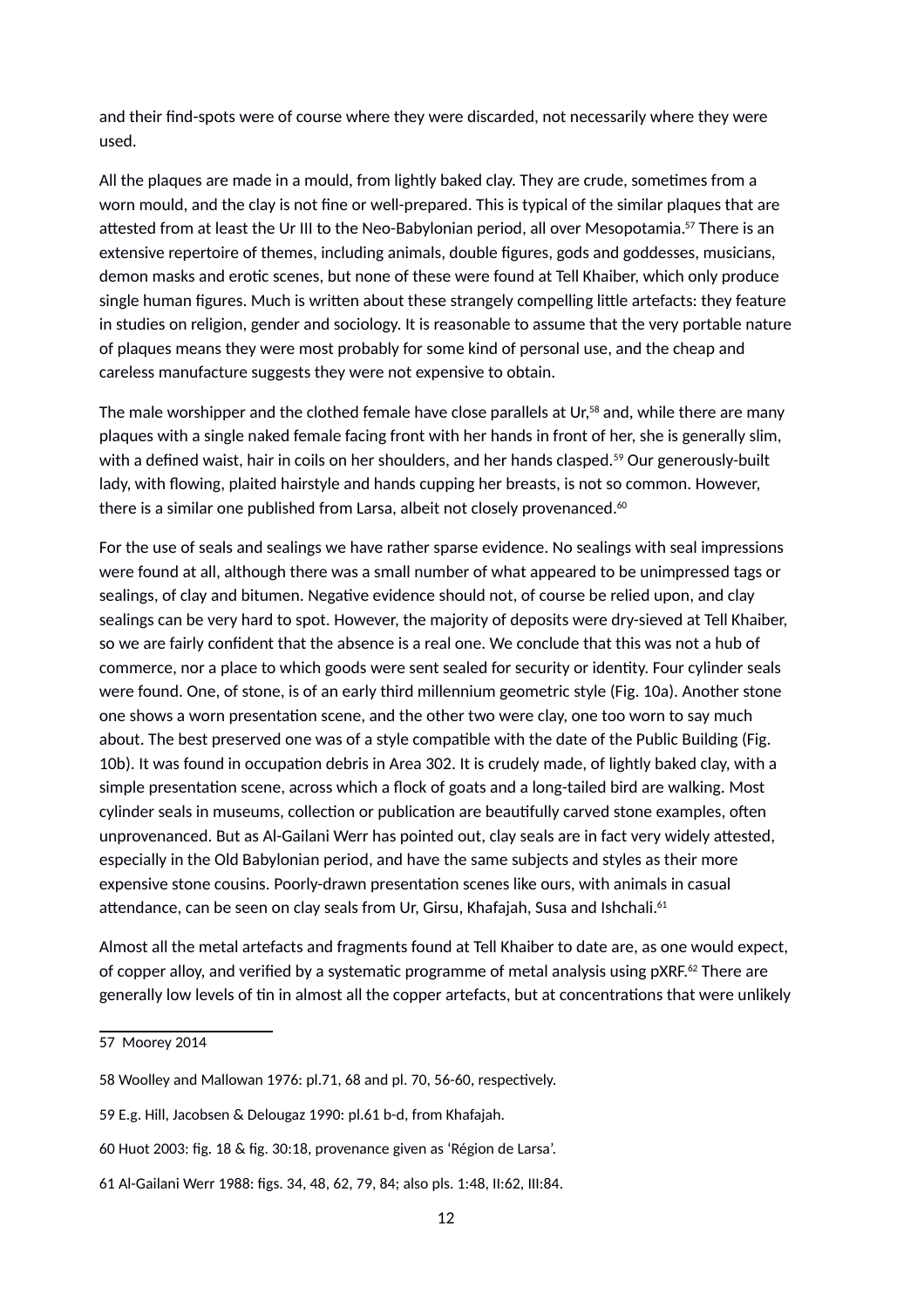to give any benefit as deliberate alloys. This suggests re-use and re-smelting of metalwork, with increasing dilution and mixing between true bronzes and pure copper. This may be consistent with Tell Khaiber being in a position quite far down the supply chain, and reliant on re-use and recycling. Copper items also sometimes occur with patches of iron adhering to them. Whether this represents incomplete alloying (with the iron perhaps not melting fully) or the remains of composite objects, is uncertain, but it does suggest some experimentation with metals.

Although there were fragments of copper throughout the excavations, many of the more complete examples came from the area of the Private Houses. Among these were a spearhead and a mirror (Figs. 11 & 12), an awl or projectile, a chisel-like implement, and a bar with a loop on one end.<sup>[63](#page-12-0)</sup> However, another spearhead was found in Area 301 in the Public Building, <sup>[64](#page-12-1)</sup> and a complete spatula in Area 302.<sup>[65](#page-12-2)</sup> There was also a copper bowl and an adze, both broken, found together and perhaps intended for re-cycling, in the northern corner of the Public Building. (Fig. 13). They belonged to a level now eroded away. The spearheads are obviously weapons, while the mirror, equally obviously, is not, but otherwise it is hard to determine whether some of the implements were intended for craft activities or violent ones. The fragments included pieces of wire, pieces of pins, rods and bars, sometimes with pointed ends, and scraps of copper sheet. All these indicate a working environment, of tools and fittings, perhaps elements of harness and fishing equipment. None of them were certainly used for decoration alone.

A double pot grave in the north corner of House 1 (see above xxx) contained a woman wearing a modest amount of jewellery, including two thick pins found in the pectoral area (Fig. 15).<sup>[66](#page-12-3)</sup> From pXRF analysis we know that these were made from an alloy of silver and copper.<sup>[67](#page-12-4)</sup> The woman in the grave also wore a necklace of 48 beads of various stones: agate, carnelian, turquoise and lapis lazuli.<sup>[68](#page-12-5)</sup> The necklace had clearly been well-used, as there were many chips and much wear to the stones. The lapis is of poor quality and the turquoise and carnelian beads of indifferent workmanship, though the agate beads are finer. Either semi-precious stones were not readily available, or the woman was not very wealthy. While we have to guess a little at her social status, we can say she was important enough for an intramural burial in a good-sized house, in a neighbourhood wealthy enough that the use of substantial copper implements was not a rarity. So we conclude that there was not a lively trade with regions producing semi-precious stones.

<span id="page-12-2"></span>65<sup>2</sup>3025:23.

<span id="page-12-3"></span>66- 4041:10 and 4041:11.

<sup>62</sup>- The instruments used were a Niton XL2 GOLDD (lent by Niton Uk in 2014) and a Niton XL3t GOLDD+ in 2015. A set of standards, included selected standards from the CHARM set of standard metals (Heginbotham et al: 2015), was used to confirm that the metal mode of analysis of the instruments correlated highly with the reference values. This suggests that readings can, with care, be used quantitatively. However, measurements were taken on the surface of cleaned metal artefacts where there was still corrosion present. We should therefore expect values for different elements to be impacted by enrichment and leaching.

<span id="page-12-0"></span><sup>63</sup>- 4034:3, 4022:1 and 4003:8.

<span id="page-12-1"></span><sup>64</sup>- 3039:4 , close to the mound surface, but probably associated with a high plaster floor.

<span id="page-12-4"></span><sup>67</sup>- 4010:01, 4065:01, 4074:01, and 3002:12.

<span id="page-12-5"></span><sup>68</sup>- TK1 133 (multiple individual find numbers).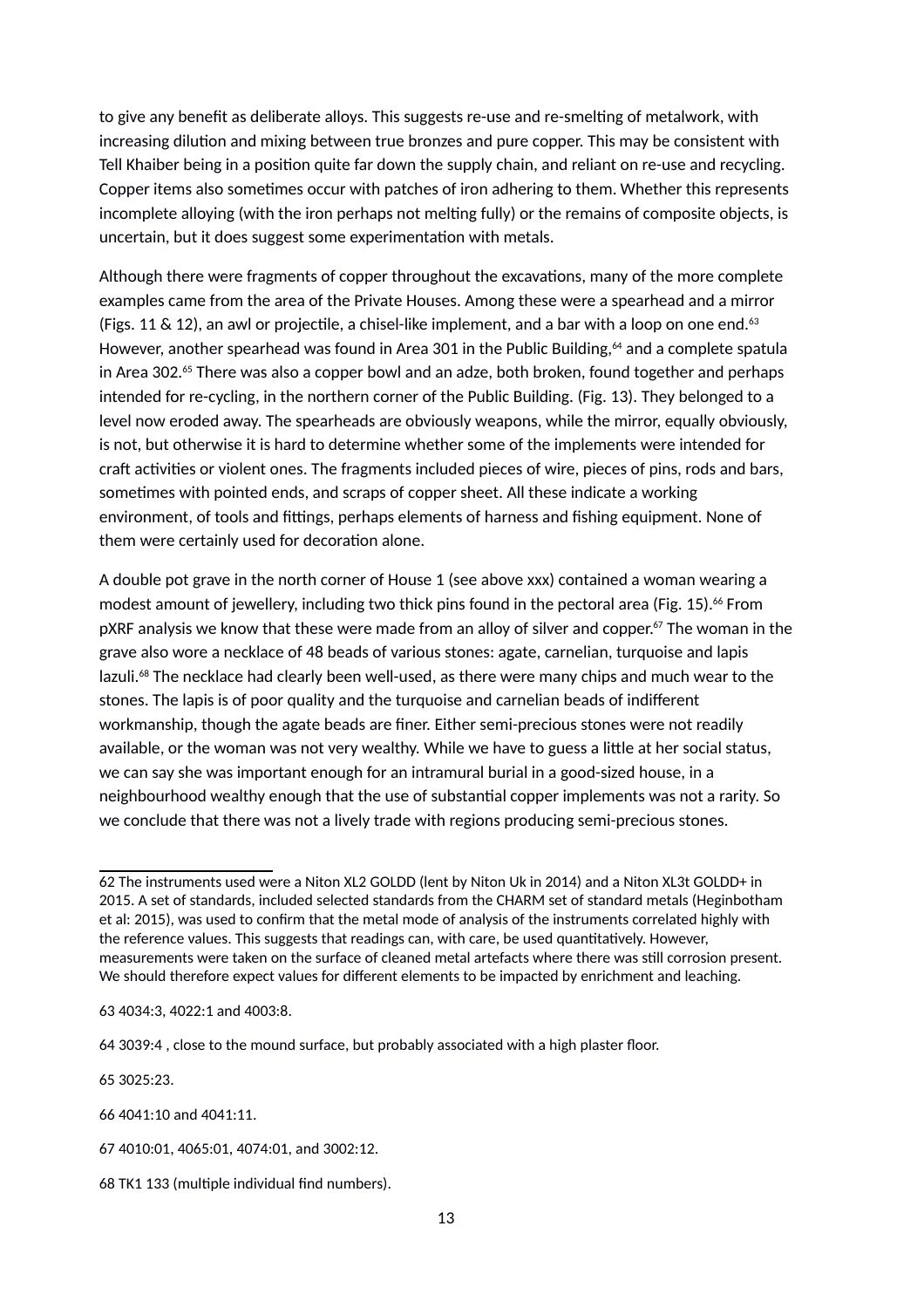Although there was little evidence for stone jewellery, there were many implements made from stone: querns, grinders, pounders, rubbers, tools of multi- or unknown purpose, door-sockets and vessels (Fig. 16).<sup>[69](#page-13-0)</sup> In fact, items fashioned from stone are the most numerous artefacts we found, apart from pottery, which is a little unexpected in a landscape that is so poor in stone. Many of the coarser items are of a limestone similar to that occurring not far away, in the vicinities of Eridu and Samawa, and the colourful conglomerate beachrock used for some of the querns was probably relatively local as well, from the former shore of the Gulf. Other artefacts, however, appear to be of igneous or other types of stone, which must represent imports.

Stone vessels were not very numerous: 25 examples, all represented by fragments except two, and one of those was a typical third millennium shape, so probably residual from disturbed earlier levels.<sup>[70](#page-13-1)</sup> The other near-complete one was found very near the mound-surface, but probably derives from Area 616.[71](#page-13-2) It is made from a soft, green close-grained stone fairly typical for Tell Khaiber, also used for flaked and re-touched tools, for which it cannot have been well suited. Other stone bowl fragments showed evidence of repair too, a practice consistent with a scarcity of good stone.

The most numerous stone tools of all were querns, which we can assume were for grinding some of the grain for which the tablets provide so much evidence. Mostly they are found broken, often worn very thin in the middle, which presumably caused them to break. Many have been used on both sides. A large quern was found in Area 124, but as it was broken into two halves it was probably discarded rather than used in that location.[72](#page-13-3)

The familiar notched flint blades that are elements of composite sickles were not uncommon: 47 examples altogether. Being so durable, some may be residual from the third millennium occupation, however none at all were recovered from our brief exploration of such levels outside the Public Building.

What were all the stone tools for? Several professions or occupations are mentioned in the texts, and while this does not mean they were being followed at the settlement itself, we do have physical corroboration for the work of the farmers (flint sickles, querns and grinders), the smith (metal implements), the cook (cooking pots and fire installations), and also the reed-cutter, if, as can be reasonably assumed, he used flint sickles and a boat. Perhaps the leather-workers and oil-pressers were among those who made use of stones with ends now pitted from pounding and their flat surfaces worn smooth from rubbing, as well as some of the other, smaller stone pieces that are enigmatic in shape but have clear traces of wear.

Bird, sheep and fish bones reinforce the presence of bird-catchers, shepherds and fishermen. Impressions of palm-leaf matting in dried clay and in the many fragments of bitumen encountered are already evidence of palm-gardening, even before we have specialist results from the botanical samples. For traditional female pursuits we are limited to fifteen (probable) spindle whorls and seven bone needles, which might just as well have been for leather working. Potsherds were

<span id="page-13-2"></span>71<sup>8</sup>6064:01.

<span id="page-13-0"></span><sup>69&</sup>lt;sup>®</sup>Over 350 items, in addition to unidentifiable fragments.

<span id="page-13-1"></span><sup>70</sup>ª1166:33, a squat, neckless, wide-mouthed small jar, with a horizontal bevelled rim.

<span id="page-13-3"></span><sup>72</sup>- 1022:05 & 1094:01.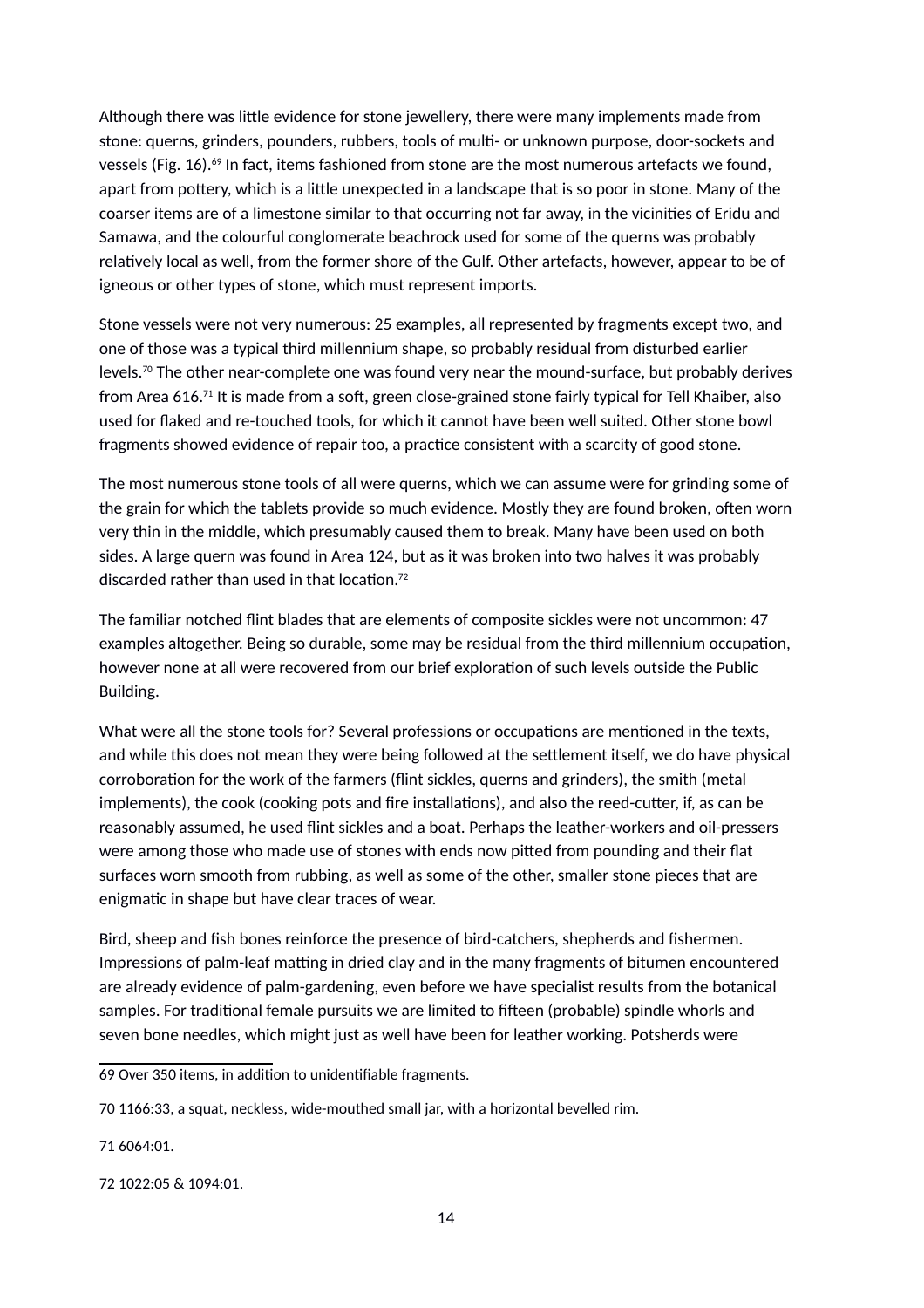sometimes used as tools too, the most common type being roughly shaped pierced discs, often interpreted as net-sinkers, of which about fifty were found in Area 601 alone, perhaps representing all that was left of a net: a further trace of the fishermen.

Evidence for glass and glass compounds comes in the form of a composite 'eye-stone' of a brown, glass-like substance, with the white part made of paste or faience, and of fragments of a possible second one, white with a deep ultramarine centre: both were found in debris in Area 101. There is no evidence of an inscription on either. Eye-stones were 'decorative items and served neither as apotropaic objects nor as eye-inlays'. [73](#page-14-0)

There were a few crude, simple objects made for baked or unbaked clay, the latter possibly the work of children. They included figurines, animal and human, models of boats and wheels, and two clay rattles, one complete with tiny pellets inside, as shown up by X-ray (Fig. 17)

## **Pottery**

A full study of the second millennium pottery from Tell Khaiber has already been completed,<sup>[74](#page-14-1)</sup> so it will suffice here to summarize the main characteristics of the assemblage and the broad conclusions.

Altogether about 150,000 pottery sherds were collected and examined, of which 9,319 were diagnostic (rims, bases, or with otherwise distinguishing features). In addition we recorded 483 complete or nearly complete vessels, and 234 further ones that were partially complete.<sup>[75](#page-14-2)</sup> The assemblage comprises a limited range of vessel types which can be grouped into 19 'families' of distinctive shapes, made up of 78 types.<sup>[76](#page-14-3)</sup> As well as the usual preponderance of cups and bowls, these families also include traditionally less well-recorded vessel types, such as pithoi with narrow base holes, often interpreted as beer brewing vats, as well as cylindrical beakers with structured volumetric separations on the exterior surface, which have been interpreted as measuring equipment.

All of the pottery contained a certain amount of grit and sand, probably naturally occurring. Vegetable matter, in the form of straw or chaff, had been added to at least 62% of the fabrics. Very few vessels contained deliberately added minerals, these being generally coil-made cooking pots. Almost all of the pottery can be grouped into 8 fabric types, based essentially on the amount and fineness of vegetable matter added. The very few exceptional wares are probably imports. As is

<span id="page-14-2"></span>75- Every piece of pottery recorded was given a unique 'pottery number', formed of the context number, preceded by 'p' and followed by a number individual to that piece, e.g. p3088-138. Those that are also included in the object catalogue (more complete pieces, not for discard) have one or more additional designations (see footnote 52). For clarity, only the pottery numbers are given in this report.

<span id="page-14-3"></span>76- The families are: bowls with plain rims; bowls with shaped rims, large, hole-mouthed jars; vessel stands; trays and basins; pithoi; pithoi with pierced bases; goblets; bottles; cups; jugs; small hole-mouthed vessels; cylindrical bases; bowl bases; ambiguous rims; ambiguous bases; special types including lids and stoppers; and re-used vessels.

<span id="page-14-0"></span><sup>73</sup>- See Clayden 2009: 36. For an provenance eyestone from an Old Babylonian context see Kepinski-Lecomte 1992: m472 on p. 383, and fig. 167.

<span id="page-14-1"></span><sup>74</sup>ªCalderbank 2018.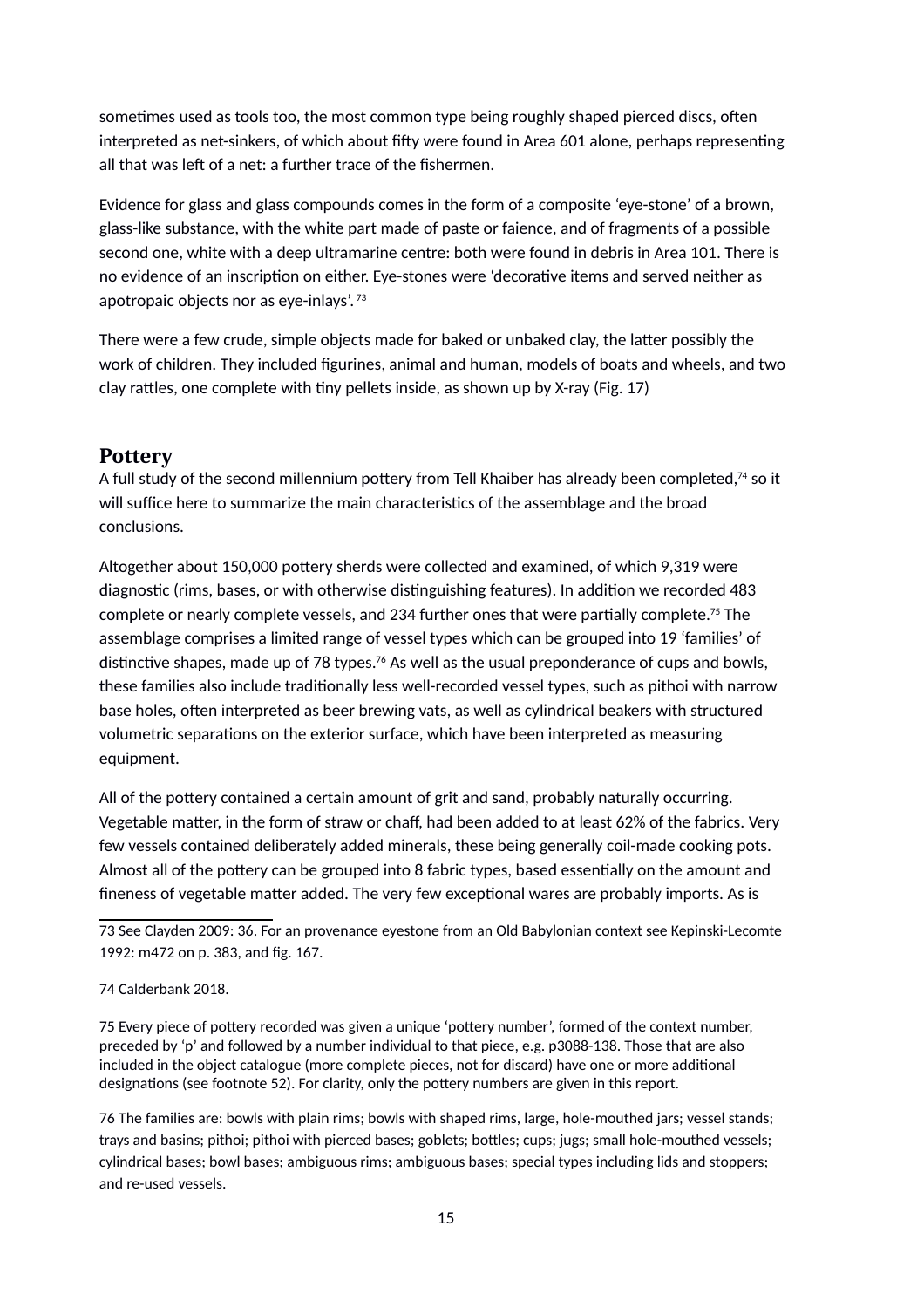usual for this period, there was a high degree of intended stylistic standardisation among the commonest shapes. Statistical analysis of vessel attributes alongside scientific analyses of vessel Xrays demonstrate, however, that this standardisation is not an indicator of mass production, as is often assumed.[77](#page-15-0) Rather, it was the result of low intensity production by individuals of variable skill levels (Fig. 18 for a selection of the commonest forms).

While the composition of the pottery was fairly uniform, its manufacturing processes involved several techniques. A particularly interesting discovery was that only a low proportion of vessels, usually small ones such as bowls, were actually completely wheel-thrown. Amongst other vessel types, sections or components, such as bases and rims, were sometimes wheel-thrown separately before being joined, scraped, and finished to varying degrees on a discontinuously turning wheel. The coiling method was employed extensively, either to make whole vessels such as pithoi, or to make components of vessels. Essentially, the majority of the pots found at Tell Khaiber were made by a composite process, which usually involved the wheel-coiling method at some point. No pottery-making areas of second-millennium date were identified on the Tell Khaiber mound: those that are extant are surrounded by wasters either of bricks or of third millennium vessels. Neither are potters mentioned in the texts recovered from the archive. There are, however, orders for large quantities of specific vessels, probably drinking cups, to be delivered to the Public Building.

Changes observed in the pottery were subtle rather than obvious over the lifetime of the Public Building, and they occurred mainly among with the smaller vessels. For example, the carinated bowl (Type 5.1) that is the main open form throughout the sequence, shows more examples with a more rounded body (Type 5.2) after the first occupation phase. At the same time bowl Types 10.1 and 10.2 drop in frequency. The wavy-sided bowl (Type 5.4), a shape that would become typical of the Kassite period,<sup>[78](#page-15-1)</sup> begins to occur in some of the later phases at Khaiber, particularly in the mixed deposits on the surface of the mound. Cups show similar small differences: in particular they display a greater frequency of stable as opposed to unstable bases as time goes on. As with the wavy-sided bowls, very few typical Kassite cup forms are encountered, and these mostly derive from deposits near the surface belonging to deflated phases of occupation no longer extant.

There is an almost complete lack of published well-stratified comparable material from southern Babylonia itself, but there are contemporary levels at Susa, Tell Yelkhi in the Jebel Hamrin, and Failaka and Bahrain to the south. While it is clearly related to pottery of the immediately preceding Old Babylonian period, the Khaiber assemblage certainly has its own characteristics, but there is one glaring absence of an expected type: the goblet. This "is the most frequently and widely attested shape in the whole of the second-millennium Babylonian ceramic corpus, having been produced by the tens of thousands", and was "essential to every second-millennium Babylonian household".[79](#page-15-2) Goblets consequently dominate the archaeological assemblages of both the Old Babylonian and Kassite periods. Yet they are completely absent in primary Sealand period occupation at Khaiber (Fig. 19). A possible reason might be the association of this type with some form of activity that does not take place during times of non-centralized political control. Or

<span id="page-15-0"></span><sup>77</sup>- E.g. Armstrong and Gasche 2014: 95.

<span id="page-15-1"></span><sup>78</sup>ªArmstrong 1993: pls.73-74.

<span id="page-15-2"></span><sup>79</sup>ª<mark>De Meyer and Gasche 1998:</mark> 26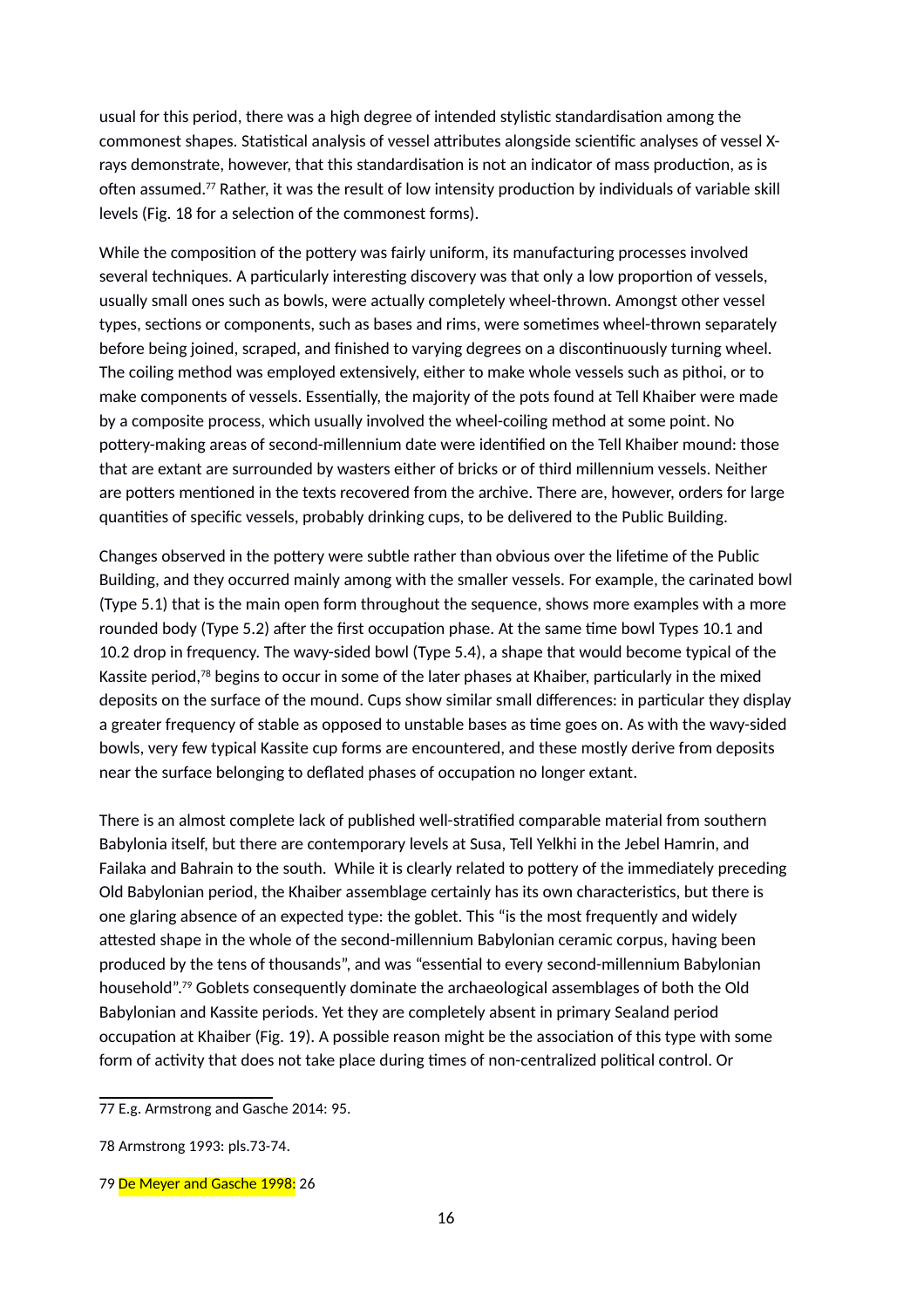perhaps whatever they were used for simply did not take place at Tell Khaiber, or indeed on Failaka or Bahrain, where contemporary assemblages show a similar gap.

Spatial distribution of pottery types in the Public Building has been carried out. The conclusions must be treated with caution, because they are based only on the sample of deposits that were excavated. Tentatively, however, there is a difference in use between the northern and southern parts of the building, already apparent from the plan. Beer brewing, for instance, is shown to have been restricted to the north of the building, whilst bulk and special storage was more typically carried out in the southern areas. In the northern section, processing and cooking appears to have been an informal business, conducted by individuals, while in the southern part we uncovered a large kitchen (Area 316). The levels excavated here are comparatively late in the sequence of the building, but if the use of the area had not changed, one can imagine meals being cooked for important consumers, perhaps under the oversight of a *nuhatmmu* (one is mentioned in the archive), and perhaps using more specialised equipment, such as a possible bread mould found there, having being re-used in its broken state as a door socket. $80$ 

Some differences in the pottery have been noted between the Public Building and the area of the Private Houses. In the latter there are far fewer bowls, more jugs and cups, and almost no cooking wares. This might suggest that whatever cooking and eating took place here was not on a large scale. Instead, it is perhaps tempting to envisage small family groups sitting around a meal placed on a central woven mat, in the traditional Iraqi manner. The greater frequency of jugs and cups, on the other hand, points to short-term storage and frequent small-scale consumption of liquids. The presence of a small bottle in House 1 also suggests the storing of some kind of more valuable liquid.<sup>[81](#page-16-1)</sup>

## **Conclusion**

The excavations at Tell Khaiber provide new information about provincial administration during a period that has been essentially a 'Dark Age' in Mesopotamian history: the period between the collapse of Old Babylonian rule, and political regeneration under the Kassite kings. The presence of a substantial Public Building shows us that there was order and authority. The archive found in it demonstrates a well-organised system for collecting and redistributing cereal products. Some of these products were destined for a 'palace', and while we do not know exactly where it was, or who lived there, it is highly likely that it was related to the Sealand Dynasty. It could have been at Ur or Larsa, both of which are nearby, or at one of the many sites in the area still to be investigated. $82$ 

Wright noted very extensive settlement for the Ur-Eridu survey during the first half of the 2nd millennium BC, when Ur covered at least 60 ha, and a widespread rural population is evidenced by 57 small to medium sized sites.<sup>83</sup> Then there was extensive abandonment until the Kassite period, when there was a resumption of royal monumental building at Ur. There was also regeneration in

<span id="page-16-0"></span>80- 8008:05. It is similar to the many examples found at Mari: Margueron 2004: 515-516.

#### <span id="page-16-1"></span>81<sup>2</sup>4021:01

<span id="page-16-2"></span><sup>82</sup>-Another possible candidate for a regional centre was recorded by Wright, a short-lived 45ha site (EP-34) c.16km to the west of Tell Khaiber, lying on the Eridu channel of the Euphrates and dated to late in the Old Babylonian period (Wright 1981: 330).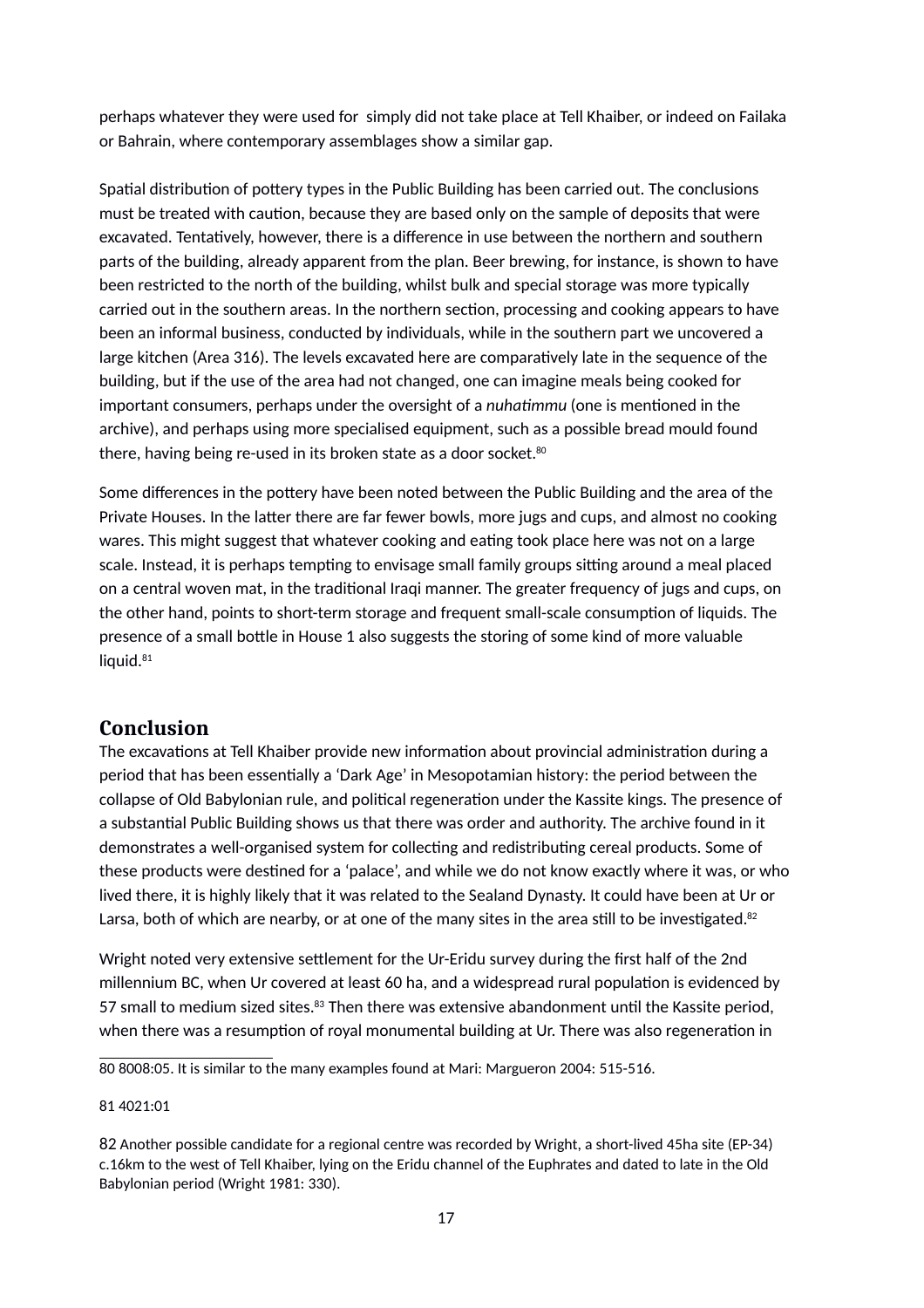the countryside, although this may not have been extensive between the two main channels of the Euphrates.[84](#page-17-0) The survey evidence is compatible with the known political events, i.e. the rebellion of the southern cities under Samsu-iluna, his suppression of it, and the widely-accepted view that the far south of Babylonia was de-urbanised, if not depopulated, for a period following that.<sup>[85](#page-17-1)</sup> But surveys, even ones as well-conducted as Wright's, have their limitations. This is especially the case with second-millennium pottery styles, which have subtleties that are hard to identify in a survey context, making precise chrono-historical correlations hazardous. A scenario of state collapse and its consequences does not seem to match what we have found. The Public Building at Tell Khaiber is not a rebuild of an abandoned or ruined predecessor, but a new foundation, using a very ancient tell to build it on. The reference to Aya-dara-galama in the texts means that its prime use was when the secession of the area from Babylonian control was already several generations ago. The references in our archive to a palace, requiring grain to be sent, tell us that there was centralized political control of rural production. At the same time, the defensive nature of the building, and the royal auxiliary troops stationed there, suggest that this provision could not be taken entirely for granted.

It was suggested by Richardson that there were many 'military communities located out in the countryside' in the Late Babylonian period, which may then have become more autonomous and self-sufficient.<sup>[86](#page-17-2)</sup> This fits with the evidence from Tell Khaiber so far. The picture of life in and around the settlement, as suggested by the texts, is largely corroborated by the material culture we have examined: this was a working environment, with no clear indication of displayed wealth or organised religious practice. The artefacts confirm that whatever the Public Building was for, it was not a temple. And while it may have included one or more residential suites, it was not a palace. The pottery assemblage, with its lack of elaborate vessel types, shows us every-day, routine patterns of behaviour rather than occasions of ceremony or lavish hospitality. The presence of weapons, both in the Public Building and in the Private Houses nearby, reflects the defensive appearance created by the towers. Women and children were present at some point, as confirmed by infant and female burials that post-date the remaining occupation levels. However, this was not a dwelling for priestesses or royalty, but a place of business. We have some of the details of that business, but are still searching for its place in the overall political economy of southern Babylonia at this interesting time of change and re-alignment.

<sup>832</sup> Wright 1981: 330.

<span id="page-17-0"></span><sup>842</sup> Wright 1981: 331-2.

<span id="page-17-1"></span><sup>85&</sup>lt;sup>2</sup>Stone 1977.

<span id="page-17-2"></span><sup>86</sup>ªRichardson 2005: 282.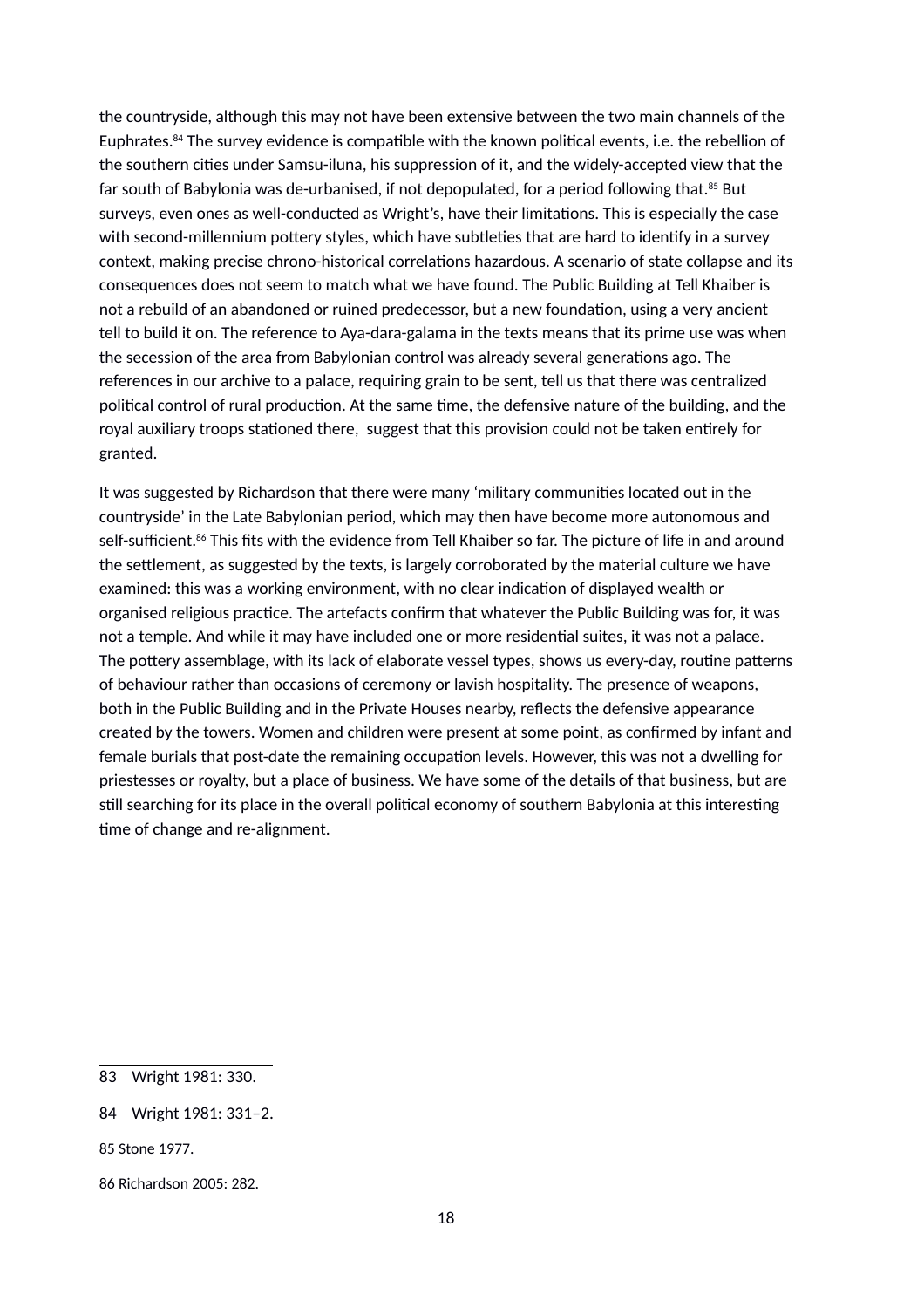#### Bibliography

Al-Gailani Werr, L.

1988. Cylinder Seals Made of Clay, *Iraq* L: 1–24.

#### Armstrong, J. A.

1993. 'Chapter 3. Pottery', in R. Zettler (ed.), *Nippur III: Kassite Buildings in Area WC-1*  (Chicago: Oriental Institute of the University of Chicago): 67–78.

#### Armstrong, J. A. and H. Gasche

2014. *Mesopotamian Pottery: a guide to the Babylonian tradition in the second millennium B.C.* (Chicago: Oriental Institute of the University of Chicago).

#### Calderbank, D.

 2018. *Moulding Clay to Model Sealand Society: Pottery Production and Function at Tell Khaiber, Southern Iraq.* PhD thesis submitted to the University of Manchester.

### Calderbank, D., and J. Moon

 2016. 'A Ceramic Assemblage of the Early Literate Periods from Sumer', in Heffron, Y., A.B. Stone and M.J. Worthington (eds.)*. At the Dawn of History: Ancient Near Eastern Studies in Honour of J. Nicholas Postgate* (Winona Lake, IN: Eisenbrauns).

#### Campbell, S., Calderbank, D., Killick, R. and Moon, J.

2017 'A Kassite Settlement in southern Babylonia: Investigations at Tell Khaiber 2'. *Sumer* LXIII: 93-108

Campbell, S., Moon, J., Killick, R., Calderbank, D., Robson, R., Shepperson, M., and Slater, F. 2017 'Tell Khaiber: An Administrative Centre of the Sealand Period'. *Iraq* LXXVIII: 21- 46

## Charpin, D.

2004. Histoire politique du Proche-Orient amorrite (2002–1595), in D. Charpin, D.O. Edzard, and M. Stol, *Mesopotamien: Die altbabylonischen Zeit* (Orbus Biblicus et Orientalis 160/4; Fribourg: Academic Press/Göttingen: Vandenhoeck & Ruprecht): 25–484.

### Clayden, T.

2009. Eye-stones, *Zeitschrift für Orient-Archäologie* 2: 36–86.

#### Dalley, S. M.

2009. *Babylonian Tablets from the First Sealand Dynasty in the Schøyen Collection* (Cornell University Studies in Assyriology and Sumerology 9; Bethesda, MD: CDL Press).

2010. Administration in texts from the First Sealand Dynasty, in L. Kogan, N. Koslova, S. Loesov, and S. Tishchenko (eds.), *Proceedings of the 53e Rencontre Assyriologique Internationale Vol. 2: City Administration in the Ancient Near East* (Winona Lake, DC: Eisenbrauns): 61–8.

### Faivre, X.

1995. Le recyclage des tablettes cuneiforms, *Revue d'Assyriologie* 89: 57–66.

#### Gabutti, A.

 2002–2003. La Ceramica dei Livelli VIb-III, in G. Bergamini et al. (eds.), *La Ceramica di Tell Yelkhi*, Mesopotamia 37–38: 87–263.

#### Gasche, H.

1989. *La Babylonie au 17<sup>e</sup> siècle avant notre ère : approche archéologique, problèmes et*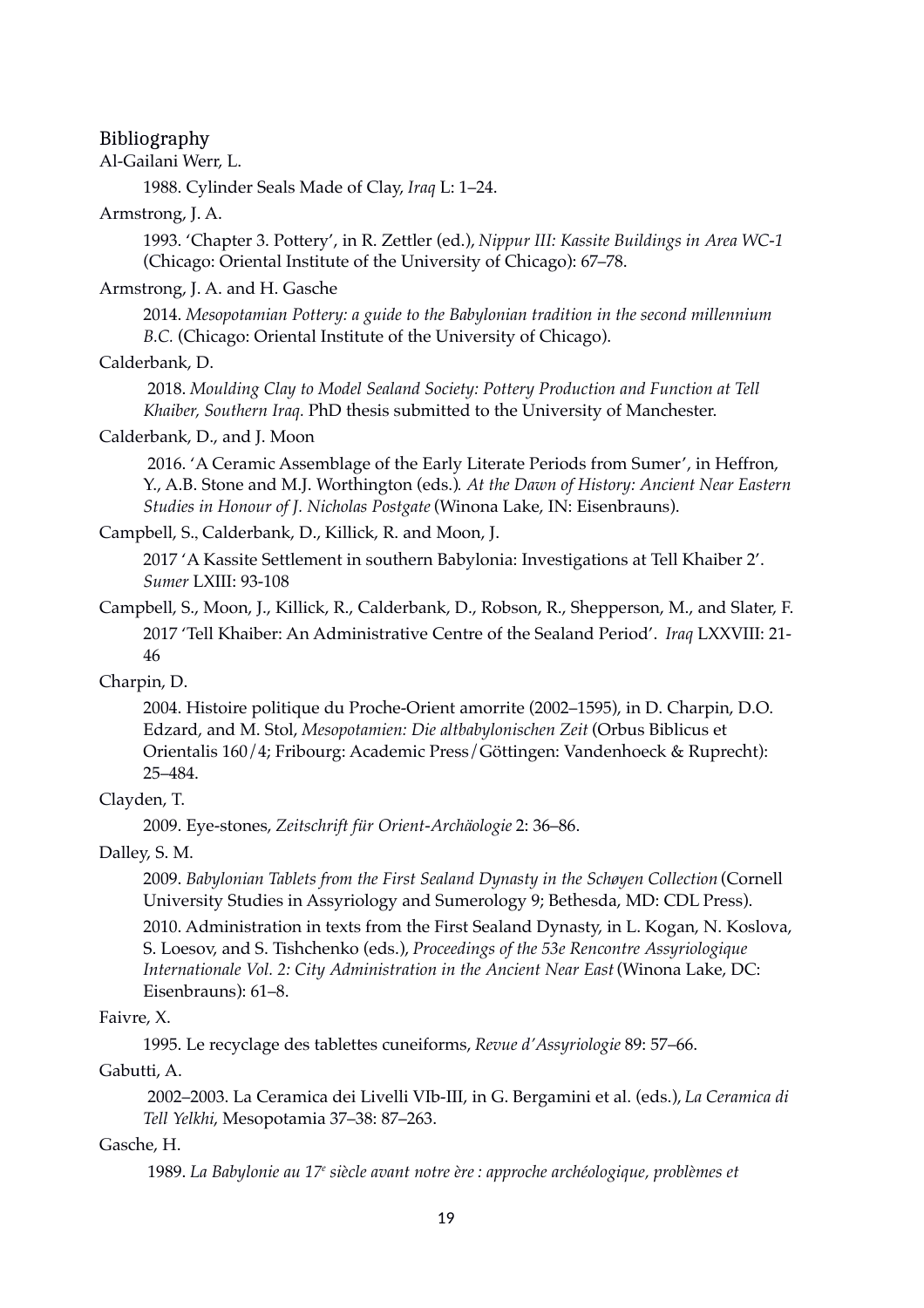*perspectives*. MHEM 1. Ghent

Gasche, H., J.A. Armstrong, S.W.Cole, and V.G. Gurzadyan

1998. *Dating the Fall of Babylon. A Reappraisal of Second-Millennium Chronology* (Mesopotamian History and Environment, Series 2, Memoirs IV; Ghent: University of Ghent/Chicago: Oriental Institute of the University of Chicago).

#### Heginbotham, A. et al.

2015. The Copper CHARM Set: A New Set of Certified Reference Materials for the Standardization of Quantitative X-ray Fluorescence Analysis of Heritage Copper Alloys, Archaeometry 57/5: 856–68.

## Hill, H., Th. Jacobsen and P. Delougaz

1990. *Old Babylonian Public Buildings in the Diyala Region*, (OIP 98; Chicago: Oriental Institute of the University of Chicago).

#### Huot, J.-L.

2003. *Larsa: travaux de 1987 et 1989* (Beirut: Institut français d'archéologie du Proche-Orient).

#### Kepinski-Lecomte, C.

1992. *Haradum 1: une ville nouvelle sur le Moyen-Euphrate (xviiime-xviime siècles av. J.-C.)* (Paris . Éditions recherche sur les civilisations).

#### van Koppen, F.

2010. The Old to Middle Babylonian transition: history and chronology of the Mesopotamian dark age, *Äegypten und Levante/Egypt and the Levant* 20: 453–63.

#### Lerberghe, K. van, and G. Voet

2009. *A Late Old Babylonian Temple Archive from Dur-Abiešuh (*Cornell University Studies in Assyriology and Sumerology 8; Bethesda, MD: CDL Press).

#### Margueron, J.-C.

2004 *Mari: Métropole de l'Euphrate, au IIIe et au début du IIe*

*millénaire av JC.* Paris: Picard.

#### Mauer, I.

1983. Agriculture of the Old Babylonian period, *Journal of the Ancient Near Eastern Society* 15: 63–78.

#### van de Mieroop, M.

2015. *A History of the Ancient Near East, ca. 3000–323 BC*, 3rd ed. (London: Wiley).

#### McAnany, P.A., and N. Yoffee (eds.)

2010. *Questioning Collapse: Human Resilience, Ecological Vulnerability, and the Aftermath of Empire* (Cambridge: Cambridge University Press).

#### Moorey, P.R.S

2014 Ancient Near Eastern Terracottas in the Ashmolean Museum

[http://www.ashmolean.org/ash/amocats/anet/.](http://www.ashmolean.org/ash/amocats/anet/) Accessed 15/12/2015.

## Postgate, J.N.

2014. *Bronze Age Bureaucracy: Writing and the Practice of Government in Assyria* (Cambridge: Cambridge University Press).

#### Pournelle, J.

2003. 'Marshland of Cities: Deltaic Landscapes and the Evolution of Early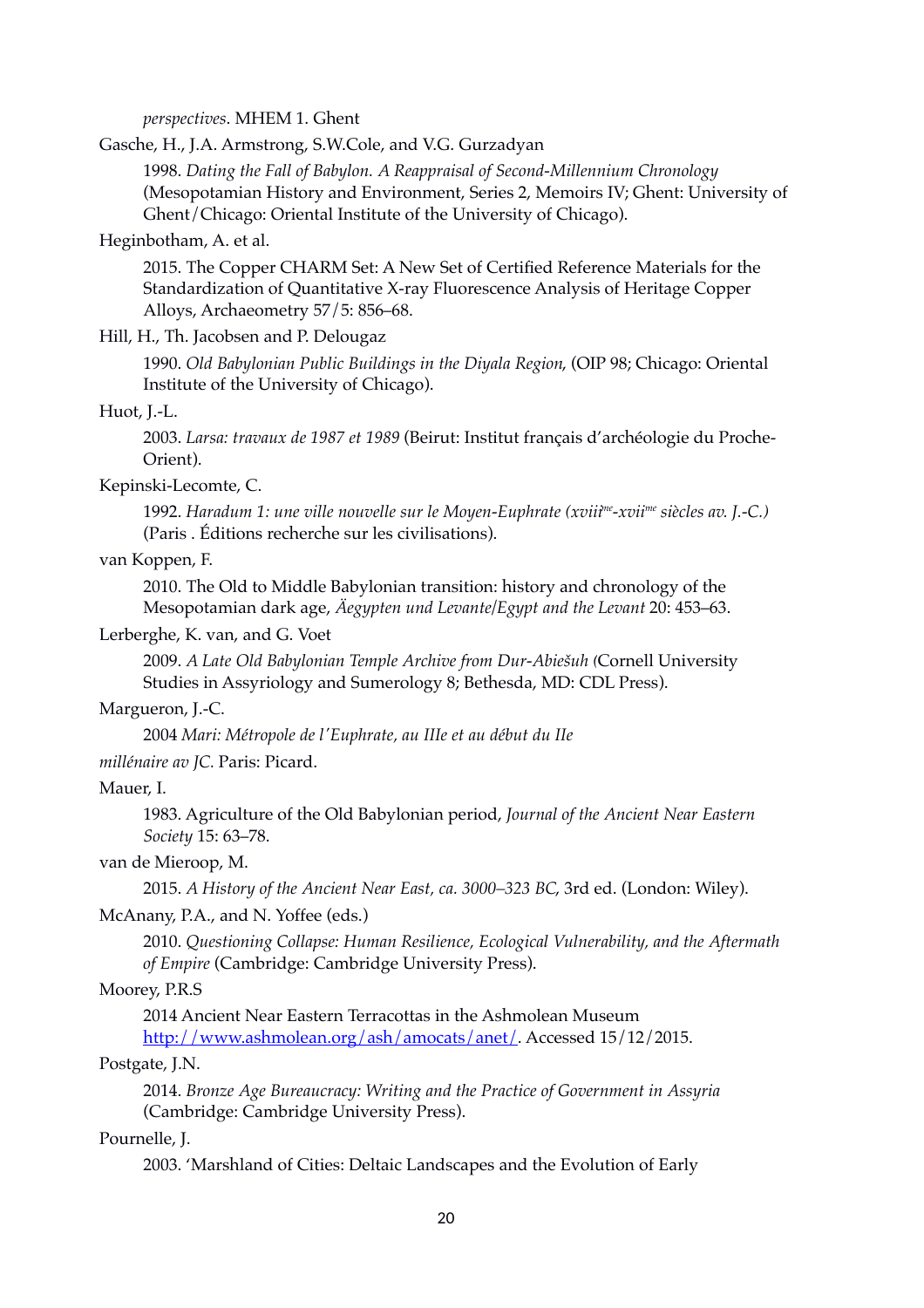Mesopotamian Civilization', Ph.D. diss. (University of California, San Diego).

## Richardson, S.

2005. Trouble in the Countryside ana tarṣi Samsuditana: Militarism, Kassites, and the Fall of Babylon I, in W. H. van Soldt (ed.), *Ethnicity in Ancient Mesopotamia*, *Papers Read at the 48th Rencontre d'Assyriologie Internationale* (Leiden: Netherlands Institute for the Near East): 273—89.

## Roaf, M.

2012. The fall of Babylon in 1499 NC or 1595 MC, *Akkadica* 133: 147–74.

## Robson, E.

2008. *Mathematics in Ancient Iraq: A Social History* (Princeton, NJ: Princeton University Press).

2019. Information flows in rural Babylonia, c.1500 BC, in C. Johnston (ed.), *The Concept of the Book: the Production, Progression and Dissemination of Information*, London: Institute of English Studies/School of Advanced Study.

## Rositani, A.

2011. *Harvest Texts in the British Museum* (Revista degli Studi Orientali, 82, Suppl. 1; Rome: Università "La Sapienza" Dipartimento di Studi Orientali).

## Sassmannshausen, L.

2001. *Beiträge zur Verwaltung und Gesellschaft Babyloniens in der Kassitenzeit* (Baghdader Forschungen 21; Mainz am Rhein: von Zabern).

## Stone, E.C.

1977. Economic crisis and social upheaval in Old Babylonian Nippur, in T. Cuyler Young and L. D. Levine (eds.), *Mountains and Lowlands: Essays on the Archaeology of Greater Mesopotamia* (Bibliothecha Mesopotamica 7; Malibu, CL: Undena Publications): 267–89.

## Tanret, M.

2002. *Per aspera ad astra: l'apprentissage du cunéiforme à Sippar-Amnānum pendant la période paléobabylonienne tardive (*Mesopotamian History and Environment, Series III, Texts. Vol. I/2; Ghent: University of Ghent).

## Valtz, E.

 2002–2003. 'La Ceramica Dei Livelli II e I', in G. Bergamini et al. (eds.), *La Ceramica di Tell Yelkhi* (Mesopotamia 37–38): 265–-320.

## Veldhuis, N.

2014. *History of the Cuneiform Lexical Tradition*, Guides to the Mesopotamian Textual Record 6 (Münster: Ugarit Verlag).

## Wiggermann, F.A.M.

2000. Agriculture in the northern Balikh Valley: the case of Middle Assyrian Tell Sabi Abyad, in R.M. Jas (ed.), *Rainfall and Agriculture in Northern Mesopotamia* (PIHANS 88; Leiden: Netherlands Historical-Archaeological Institute in Istanbul): 171–231.

## Woolley, C.L. and M.E.L. Mallowan

1976. *Ur Excavations Vol. VII: the Old Babylonian Period*, (London: British Museum). Wright, H. T.

1981. 'The southern margins of Sumer: an archaeological survey of the areas of Eridu and Ur', in R. M. Adams, *Heartland of Cities* (Chicago. University of Chicago Press):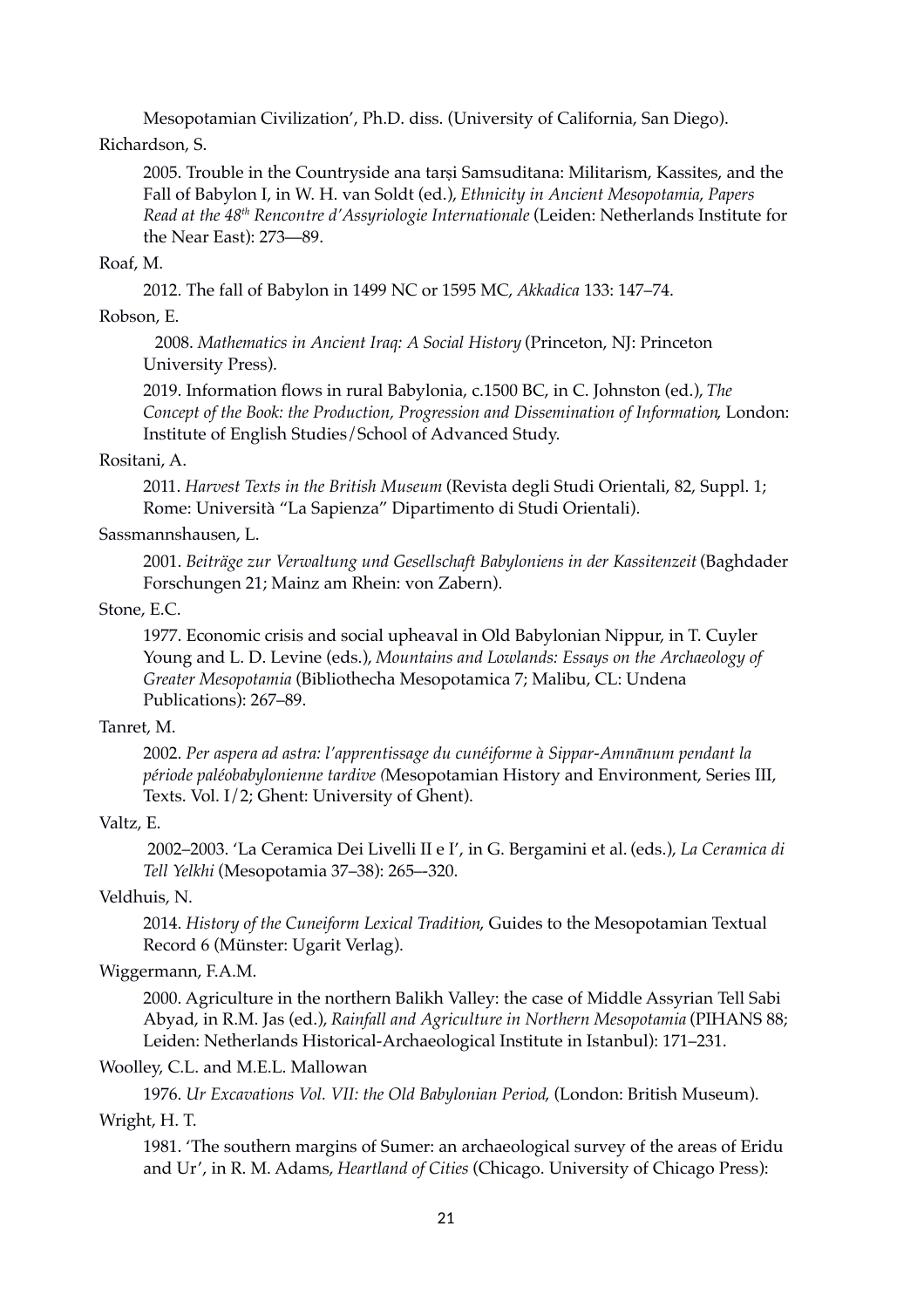295–338.

Yoffee, N. and G.L. Cowgill.

1988. *The Collapse of Ancient States and Civilizations* (Tucson: University of Arizona Press).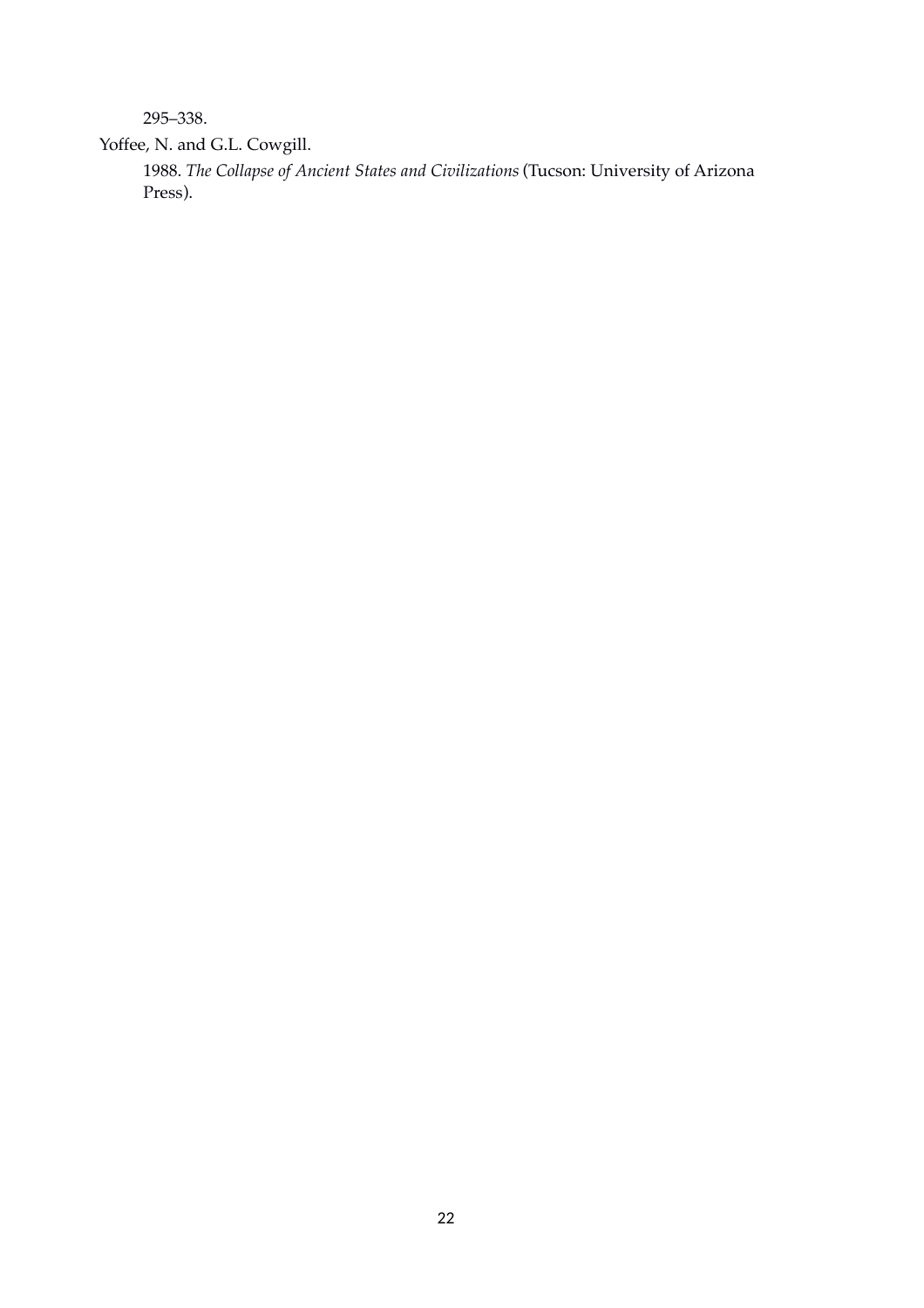## Figures

Figure 1: Location of Tell Khaiber and Tell Khaiber 2.

Figure 2: Contour map of Tell Khaiber. Arbitrary datum +10 m, 20 cm intervals.

Figure 3: Plan of the Public Building at Tell Khaiber.

#### Figure 4. TBA

Figure 5. Elevation of the arched vaults in the Public Building.

Figure 6: Plan of the Private Houses at Tell Khaiber.

Figure 7. Moulded plaques of lightly baked clay:

- a. Male worshipper. 1010:04. Ht. 9.7 cm. Under mound surface in Area 122.
- b. Naked female. 3009:07. Ht. 12.2 cm. Under mound surface, outside Area 310.
- c. Clothed female. 3002:1. Ext. Ht. 7.9 cm. Occupation/debris in Area 310.
- d. Clothed female. 1079:81. Ht. 9.0 cm. Occupation in Area 101.

Figure 10: Clay cylinder seal. 3025:22. Length 2.2 cm. Occupation/debris in Area 302

Figure 11: Copper spearhead. 4003:10. Length 13.3 cm. Surface clearance in Private Houses.

Figure 12: Copper bowl. 6185:02. Diameter 11.4 cm. Surface clearance in north corner of Public Building.

Figure 13: Copper adze. 6185:01. Length 16.9 cm. Surface clearance in north corner of Public Building.

Figure 14: Copper/silver pin. 4041:10. Length 7.4 cm. Grave 5, pectoral area. Area 403

Figure 15: Stone tools. a. Rubbing tool, of close-grained green stone. Length 5.2 cm. 6059:09. Surface in Area 600. b. Rubbing/pounding tool, of close-grained brown stone. Ht. 6.6 cm. 1077:06.Mud-brick collapse in Area 101.

Figure 16: Quern. 1139:24. Length 31 cm. Occupation debris in Area 314. Stone rubbing tool 3124:02. Length 13.9 cm. Fill of vault in Area 300.

Figure 17: Clay model of human figure. 3085:23. Ht. 7.9 cm. Occupation debris in Area 304.

Figure 18: Moulded clay model of a bed. 3088:01. Length 11.3 cm. On floor of Area 304.

Figure 19: Baked clay rattle. 3087:02. Length 9.1 cm. Occupation debris in Area 304.